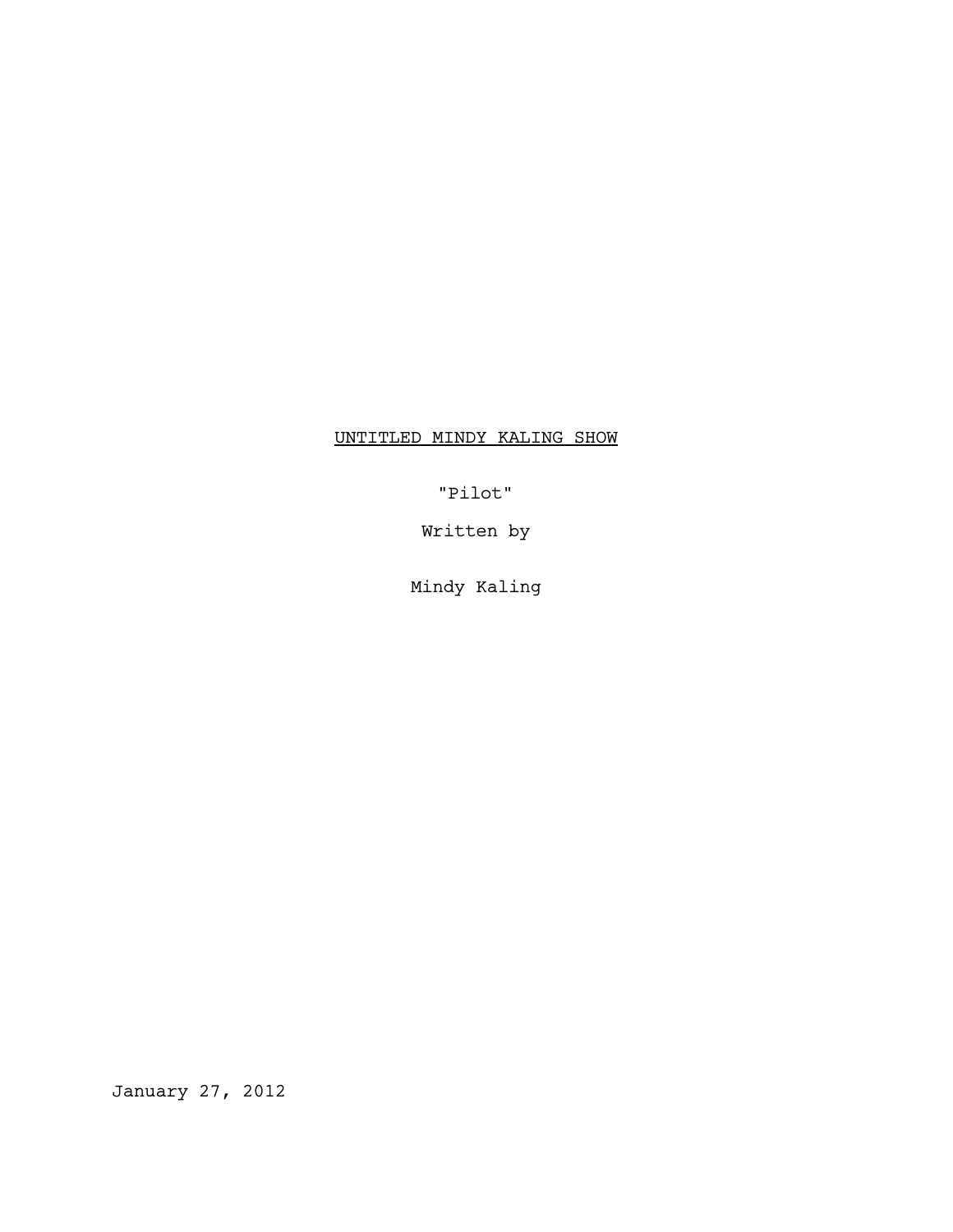### **COLD OPEN**

INT. SOME KIND OF CRAMPED OFFICE - MORNING

A 31-year-old woman, MIRA, in smudged makeup and a crumpled cocktail dress, sits in a chair. She speaks to someone off camera who we cannot see.

> MIRA You have an idea of how your life is going to work out. When I was a kid, all I did was watch romantic comedies in our living room while I did my homework.

INT. LIVING ROOM OF A INDIAN-AMERICAN FAMILY'S HOUSE - 1988

A 7-year-old Mira does flashcards while she watches the Meg Ryan diner scene in *When Harry Met Sally*. An old INDIAN GRANDMOTHER sleeps in a chair nearby.

> SEVEN-YEAR-OLD MIRA I'll have what she's having.

#### INT. SAME LIVING ROOM AS BEFORE - 1995

A 16-year-old Mira studies with piles of textbooks. She's now watching *Four Weddings and a Funeral.* 

> HUGH GRANT Would you be interested in, perhaps, spending the rest of your life not married to me?

ANDIE MCDOWELL

MIRA

I do.

I do.

MIRA (V.O.) In college I had less time to watch movies...

EXT. DORM BUILDING - MIDDLE OF THE NIGHT - 2002

We pan up the side of a brick dorm at Princeton University, seeing young couples hooking up in different rooms. We land on the window of a now 20-year-old Mira, sitting on her dorm room bed, with piles of biology textbooks in front of her, studying. She's also watching *You've Got Mail.* 

|                        | MEG RYAN | MTRA                   |
|------------------------|----------|------------------------|
| I wanted it to be you. |          | I wanted it to be you. |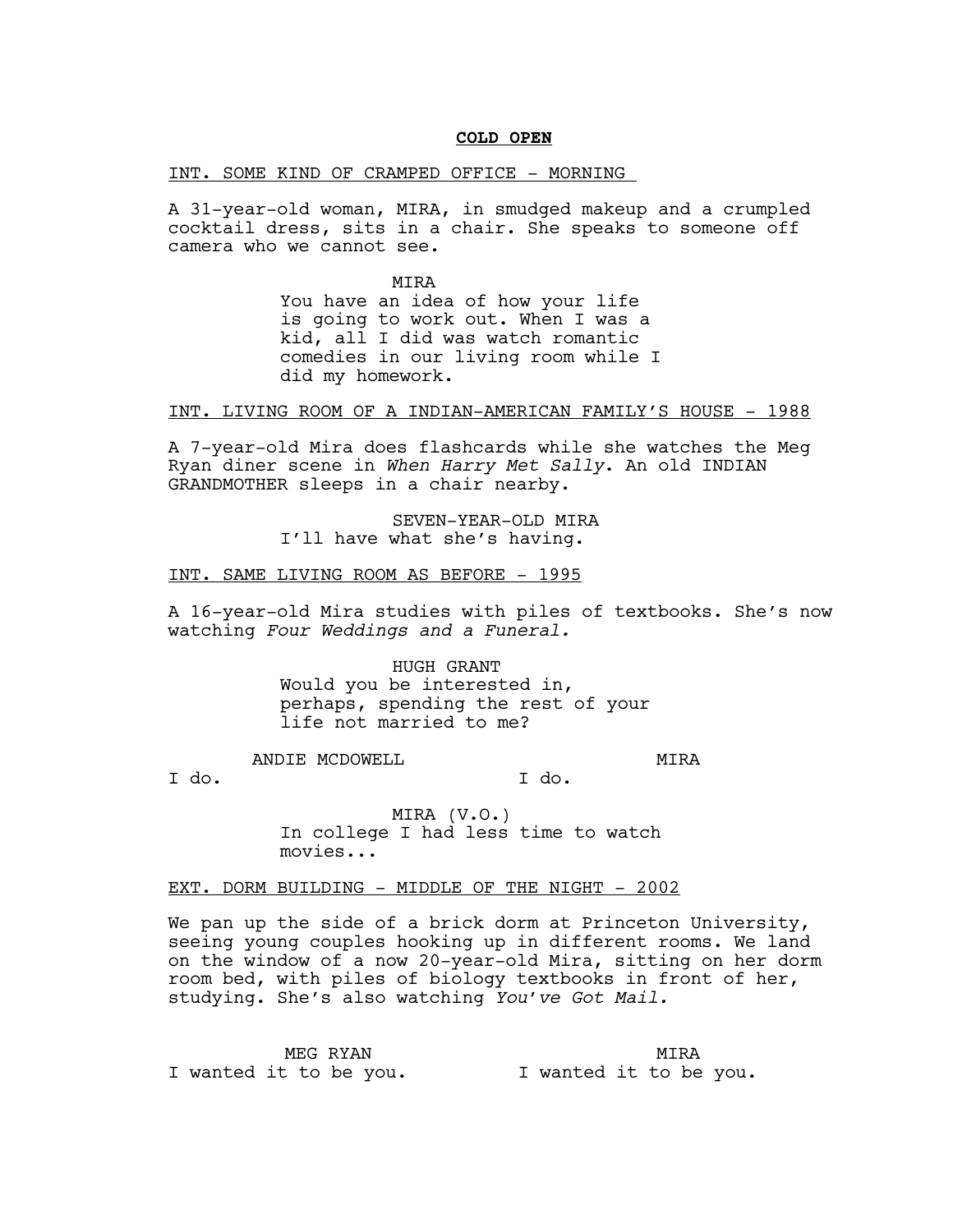Mira's roommate and best friend GWEN, walks into the room and tosses her a box of Pop Tarts which Mira catches without looking.

# GWEN Have you showered this week?

Mira shakes her head solemnly, transfixed by the movie.

MIRA (V.O.) And then, eventually, I had no time at all.

### INT. MANHATTAN HOSPITAL - NIGHT - 2010

Mira, now 30, an intern at a hospital, in a doctors coat and scrubs, stands with a group of other eager student-doctors.

> MIRA (V.O.) But romantic comedies had done their damage.

One is JEREMY REED, 30, super hot and pretty, and total bad news in a Bradley Cooper kind of way. Another is CLAYTON BROOKS, 30, not too shabby-looking himself, but serious and disdainful. To be honest, he's kind of a dick. These are our guys.

There are few others, led by a distinguished doctor, MARC SHULMAN, who has a yarmulke and a Brooklyn accent. He talks to a PREGNANT PATIENT and her HUSBAND.

> DR. SHULMAN You're eight and a half months pregnant, your husband's gotta keep his schvantz away from you.

JEREMY Which I can imagine is hard with a wife as beautiful as yours.

The patient enjoys this. Brooks rolls his eyes. Jeremy smiles at them, and then glances at Mira and winks at her. Mira reacts: holy shit, did that happen?

> DR. SHULMAN She's already pregnant, Dr. Reed. (to the couple) I'm putting Dr. Brooks in charge of you. He's my best student.

The students grumble while Brooks steps forward with an imperious smile.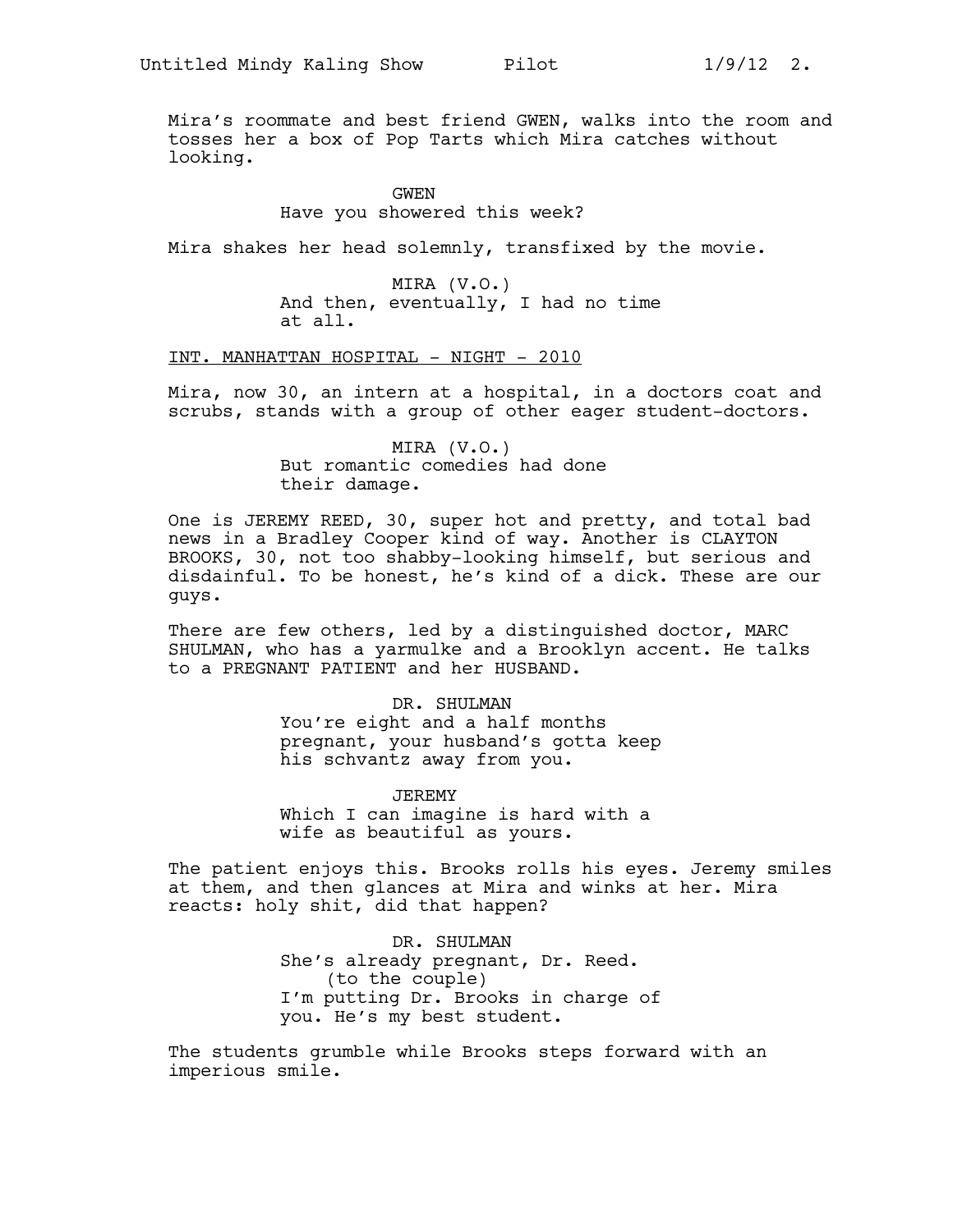**BROOKS** (intense) Clayton Brooks. I am determined to give you and your unborn baby the most focused and unwavering care.

Now it's Jeremy's turn to roll his eyes.

# MIRA (V.O.) That's when I saw him.

We move past Brooks to outside of the room, where we see a MOST APPEALING GUY, a doctor, reading a newspaper. This guy looks like he walked out of a Nora Ephron movie. Floppy hair, dimples, the works.

> MIRA (to herself) Hello.

INT. HOSPITAL ELEVATOR - MOMENTS LATER

Mira is in the elevator. The doors begin to close when--

MOST APPEALING GUY Hold the door!

It's the guy. He walks into the elevator.

MIRA

It's you.

MOST APPEALING GUY

What?

MIRA Achoo. Just a cute little sneeze. What floor?

MOST APPEALING GUY Same as yours.

He smiles warmly at her, then accidentally drops his thermos and newspaper. Mira gets down to help him and her folders slip out of her hands. They start picking up all their stuff.

> TOM Klutzes? Party of two.

Mira's hair - tied up in a bun - comes undone. She can't believe it.

> MIRA (V.O.) An elevator? Our stuff fell out of our hands? My hair came undone? (MORE)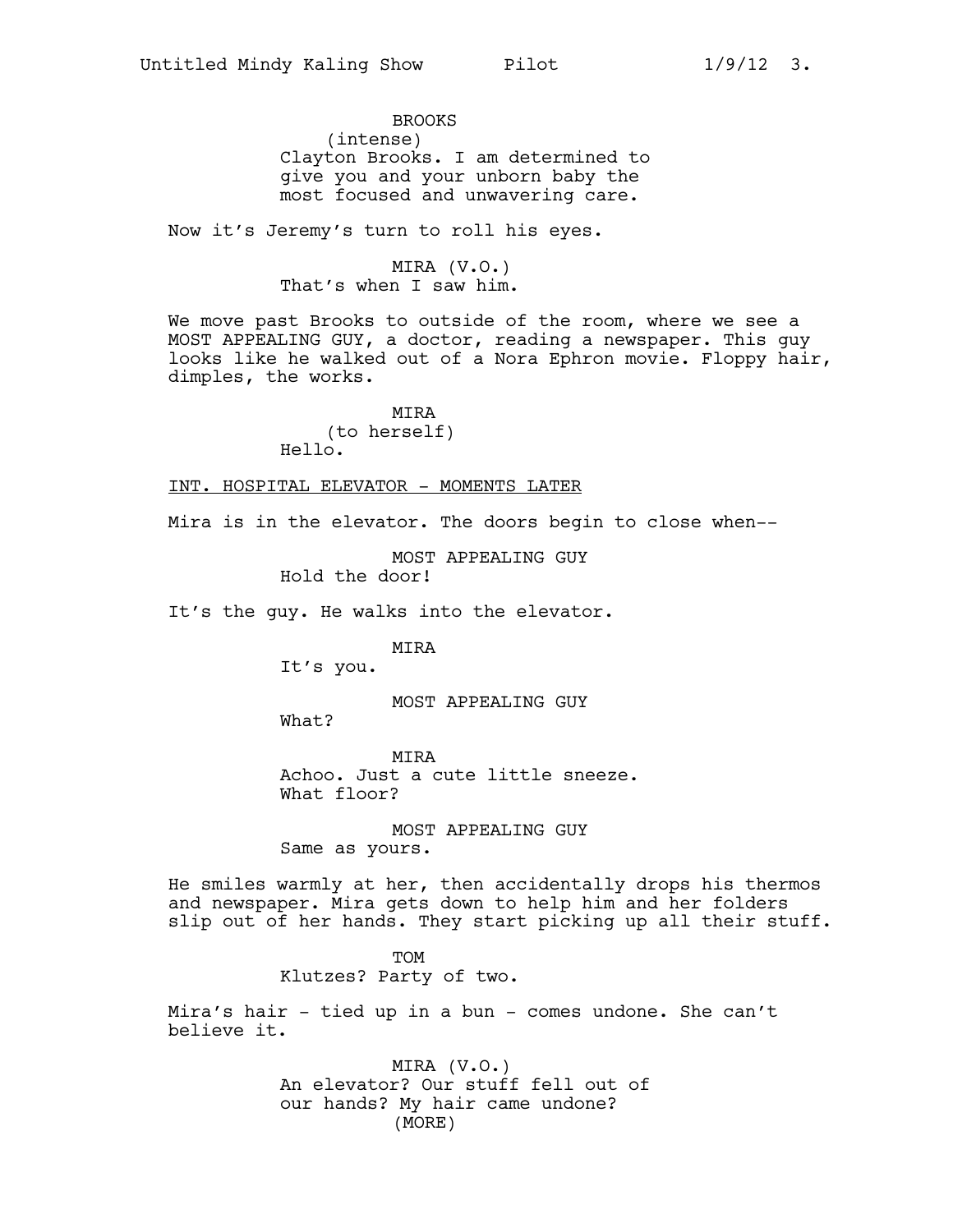Holy crap, I'm basically Sandra Bullock. But then it happened. The omen. Er, omen sounds bad. What's a good omen called? Oh, whatever. MIRA (V.O.) (CONT'D)

The elevator jerks to a stop and the lights flicker.

MOST APPEALING GUY Did the elevator just stop?

Mira closes her eyes. It all led up to this. It's happening.

MIRA I'm Mira. Obstetrics and gynecology.

MOST APPEALING GUY Tom. Orthodonist.

They shake hands, both somehow aware of what all this means.

MIRA (V.O.) We were stuck in the elevator twenty minutes and I moved into his apartment two months later.

VOICE (V.O.) (thick Caribbean accent) Ma'am. What does dis have to do with you stealing ja bike, driving ja bike while intoxicated, then trespassing in ja swimming pool?

INT. POLICE PRECINCT - PRESENT DAY

A un-smiling FEMALE POLICE OFFICER sits across from Mira in a precinct room. We see Mira has been telling her story here.

> MIRA Tom got married last night. To someone else. Some Serbian girl who sells bagels in the lobby of the hospital.

INT. HOSPITAL LOBBY - MORNING

We see a beautiful SERBIAN GIRL handing Tom a bagel and coffee in the lobby of the hospital.

> SERBIAN GIRL One tall latte vith extra cream no sugar.

She smiles. She has horrible teeth. Tom smiles back, enchanted. Off her teeth we dissolve to: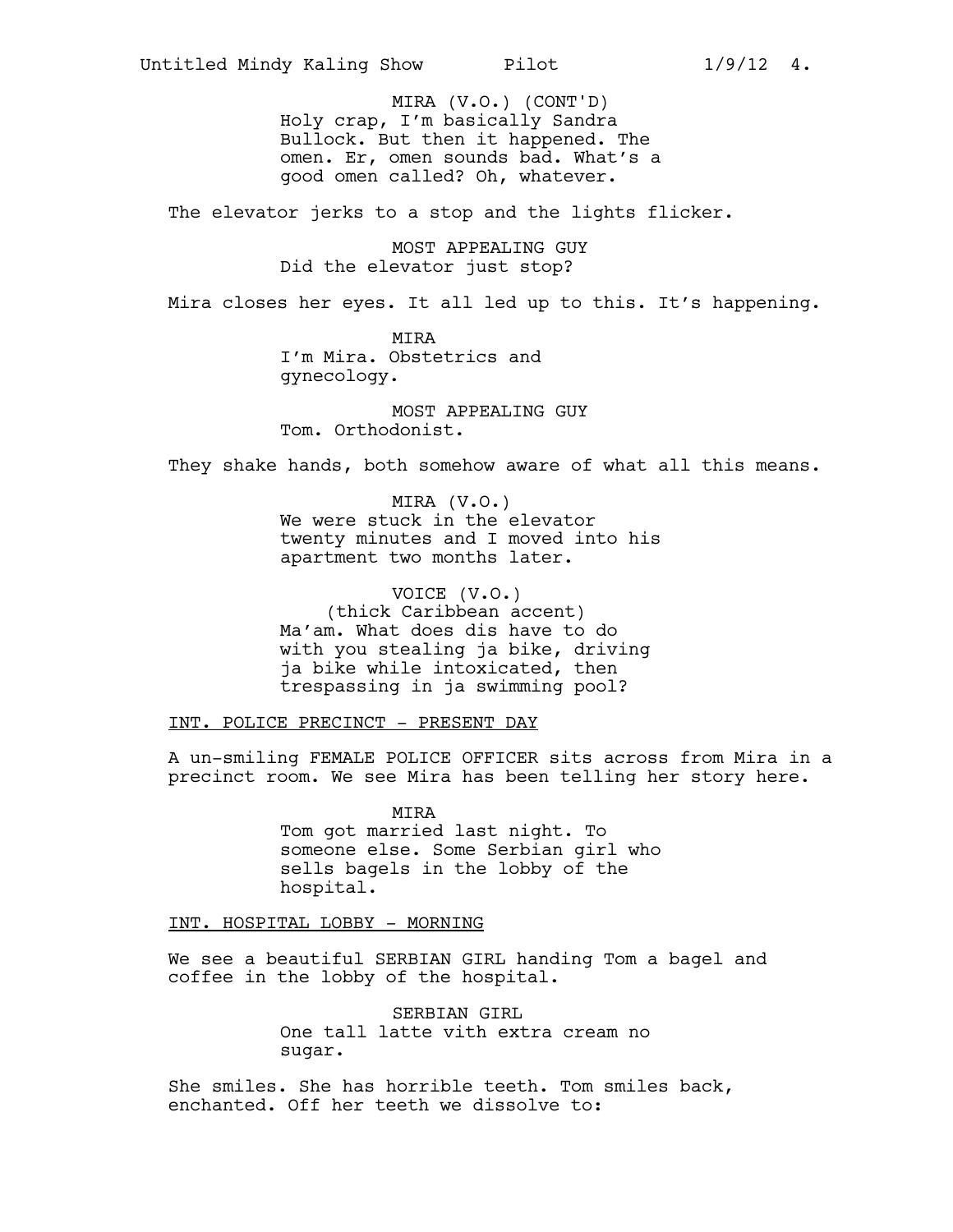### EXT. WEDDING TENT - NIGHT

We now see Serbian girl smiling under a tent at a posh postwedding dinner reception. She smiles. Perfect teeth.

> MIRA (V.O.) He dumped me, she moved in, he fixed her teeth. They got married last night. I don't think they thought I would actually go, so they invited me. But I did go.

We now see Mira, in her dress, sitting at a table with various old people and foreigners.

> MIRA (V.O.) I was at the worst table - the Randoms. You know, where the old babysitters and childhood pen pals sit?

Mira and an OLD HIPPIE LADY get wasted and are laughing loudly.

> MIRA (V.O.) So, me and Tom's old babysitter Bernice got wasted together.

BERNICE Why would Tom break up with a thoughtful girl like you?

MTRA

He wanted kids.

BERNICE You don't want kids?

MIRA No, he wanted kids. Six of 'em. He thought I was too old for that.

BERNICE Six kids? What is he, in a cult? (confiding) He wet the bed until he was 10.

MIRA (V.O.) And then, I felt like making a speech.

Mira is now at the microphone.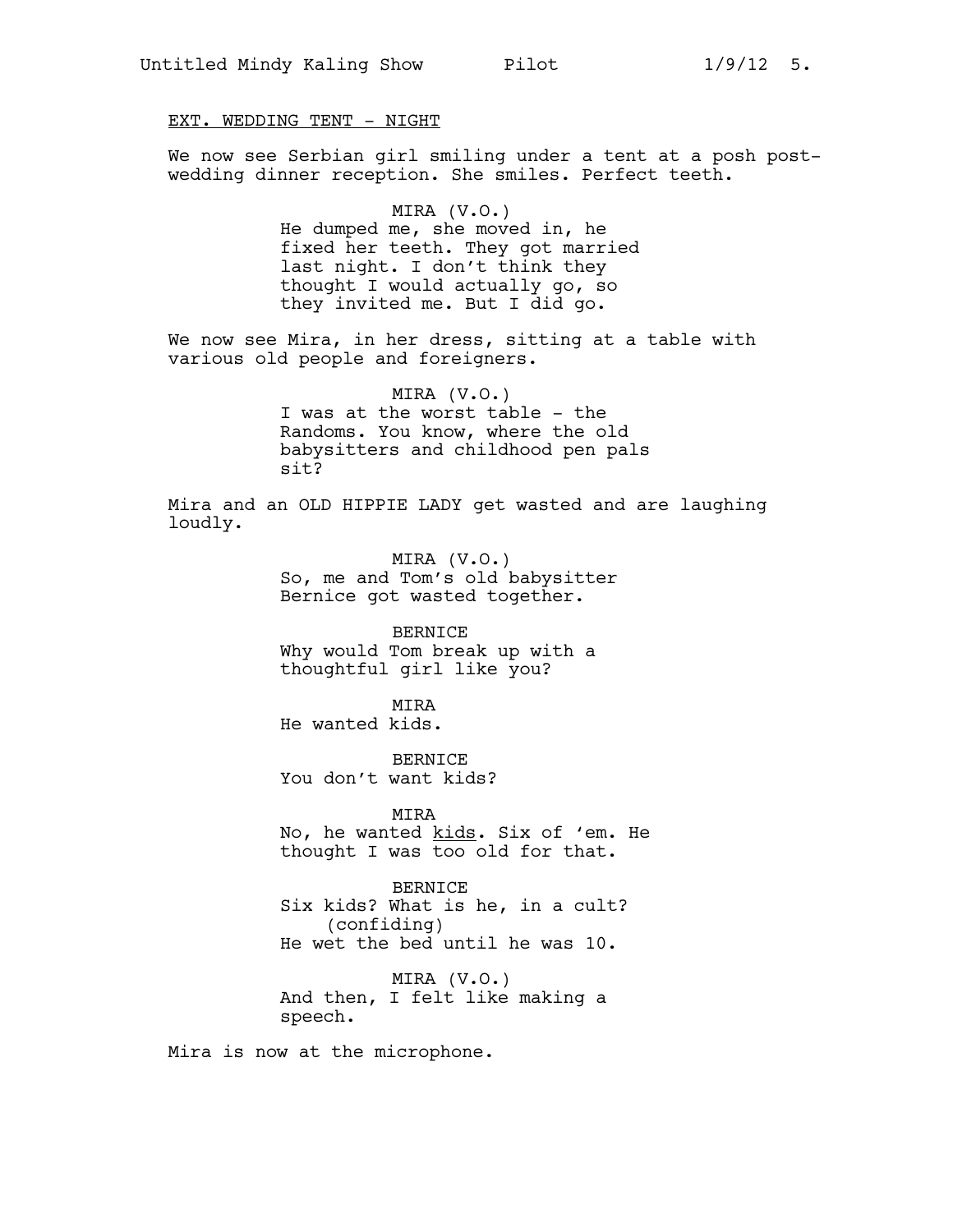MIRA Some of you may know Tom and I used to date. So I have some pretty good stories of everyone's favorite glorified dentist.

People laugh with anticipation, including Tom and the bride. We see Clayton, Dr. Shulman and his wife, and Jeremy are there.

> MIRA (CONT'D) Like the time he thought he had Lyme disease but it turned out to be a patch of dry skin on his stomach.

People laugh.

MIRA (CONT'D) Or how he always says "Oh, Larry" when we watch *Curb Your Enthusiasm*, like he has a personal relationship with Larry David.

People love this. Brooks whispers to Dr. Shulman.

BROOKS What's *Curb Your Enthusiasm*?

DR. SHULMAN

Oy vey.

MIRA Or the time he told me during sex that he wanted to marry me and make me pregnant with six babies.

People stop smiling. Brooks covers his eyes. Jeremy loves this.

#### MIRA (CONT'D)

Which I really wanted too. But, well, that didn't end up happening. Obviously. Cuz here I am, sitting with a bunch of randoms at his wedding to the Serbian bagel girl. (whispering) By the way, are we a hundred percent sure she's not a war criminal? (then, off their reaction) Oh, get over yourselves. Like the thought didn't cross your mind. (MORE)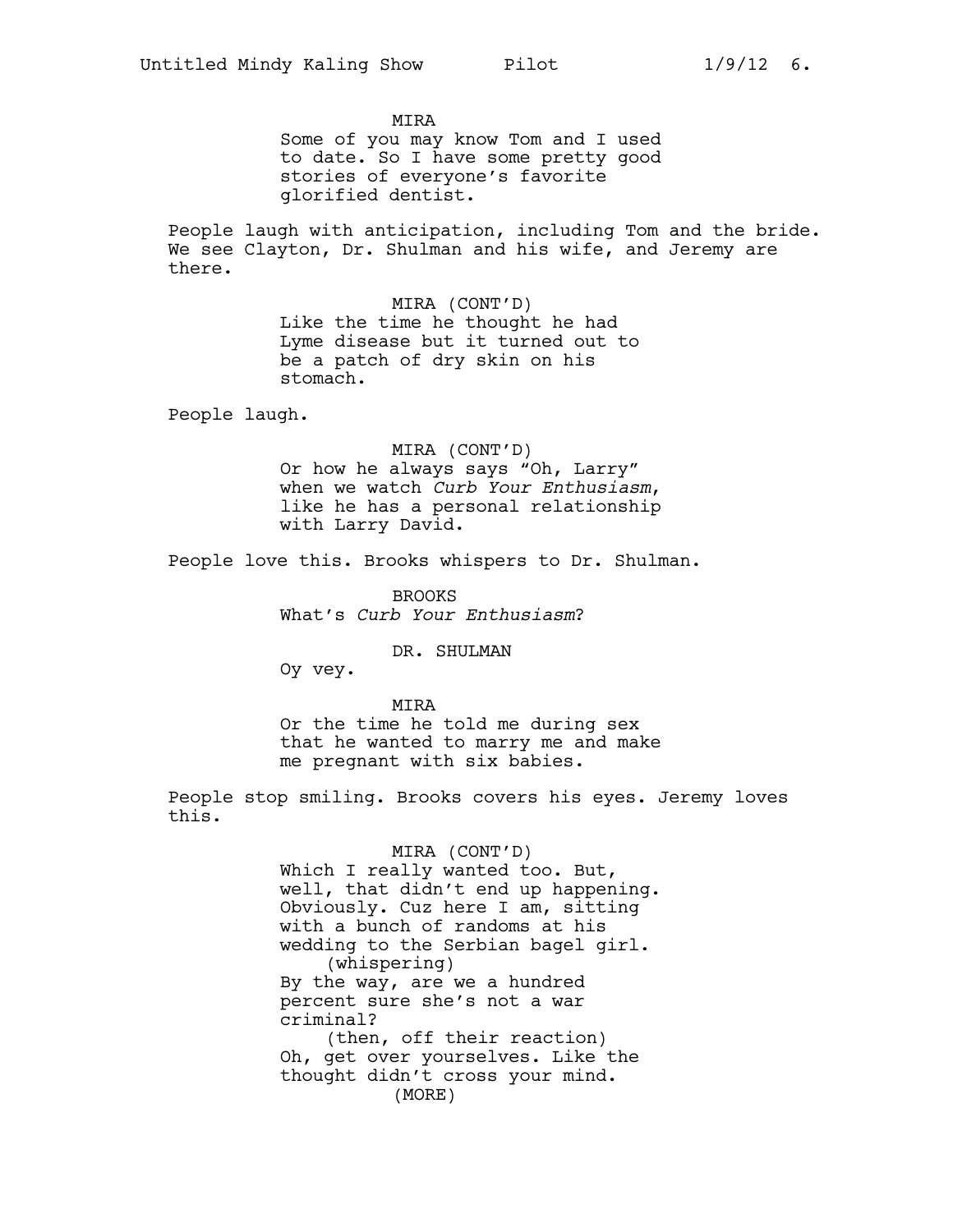So: to Tom and Bagel Girl. May you never run out of bagels. MIRA (CONT'D)

Mira throws her wine glass down, shattering it.

MIRA (CONT'D) L'Chaim! Peace. I'm out. Tom wet the bed until he was ten! (Mr. T.) *Huhn*!

Mira leaves the stage, grabs a bottle of champagne from a waiter's tray, walks out of the tent past the caterers, grabs a bike, and begins to pedal and drink at the same time. She bikes off.

EXT. STREET - NIGHT

Mira is biking, wasted, and drinking in a residential area.

MIRA I'm Kate Hudson. I'm Kate Hudson.

She runs a red light, and narrowly misses a car.

MIRA (CONT'D)

Racist!

Mira careens into the driveway of a house. She looks at it.

MIRA (CONT'D)

Tudor. Nice.

She speeds through the driveway and does not notice the bike is riding straight toward a swimming pool.

MIRA (CONT'D)

Oh shi--

She can't stop and falls into the pool. Underwater, Mira opens her eyes. She notices a Minnie Mouse toy at the bottom of the pool. It is frowning at her.

> MINNIE MOUSE (with contempt) Loser. Thirty-one year old loser.

MIRA (subtitled) Who the hell do you think you are, you little bitch?

MINNIE MOUSE At least I have a boyfriend.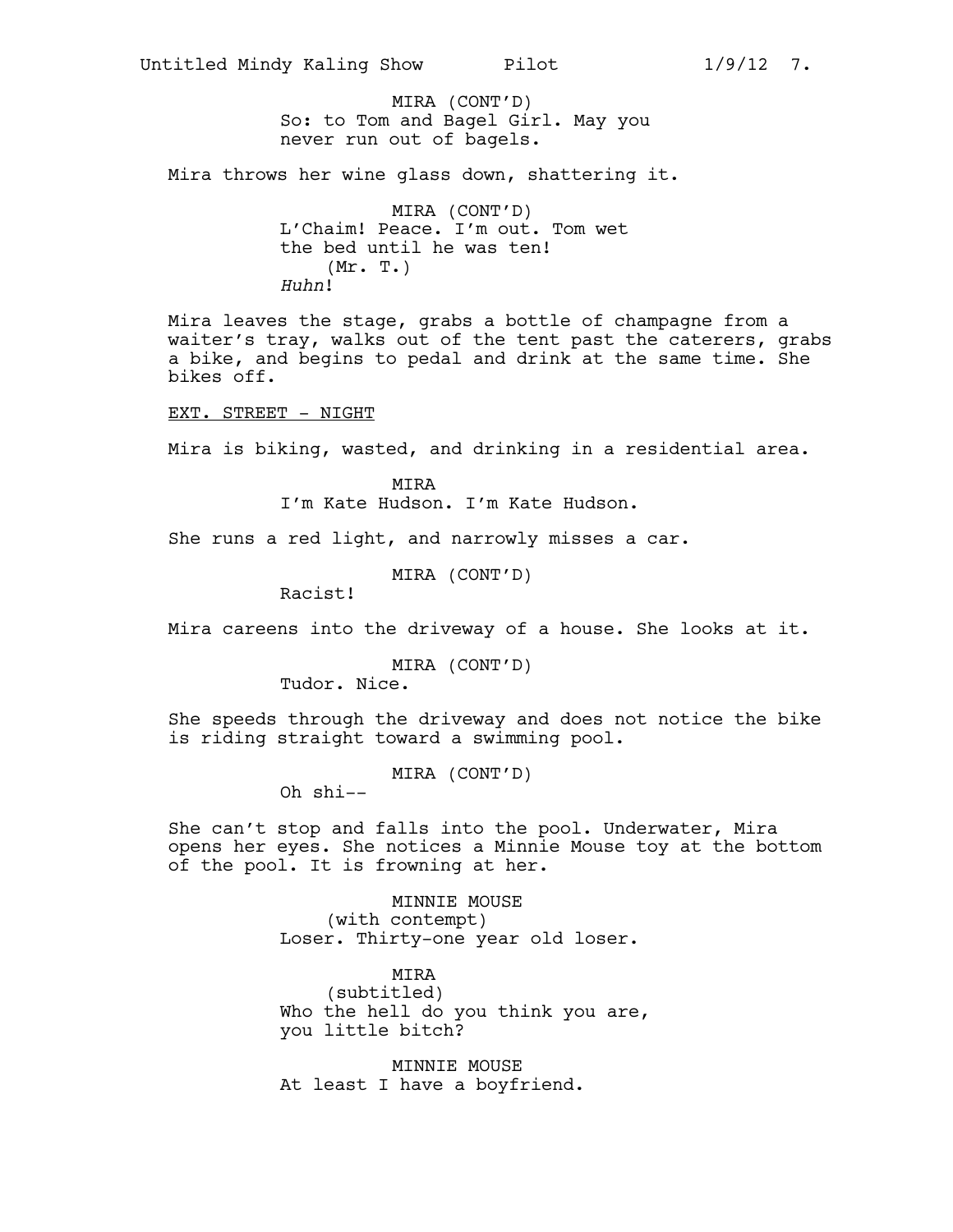MIRA (V.O.) And when Minnie Mouse pointed out that even she had a long-term boyfriend, I just started to cry.

Mira is now crying underwater somehow. It's pitiful.

MIRA (V.O.) This is not where I thought I'd be.

# **END COLD OPEN**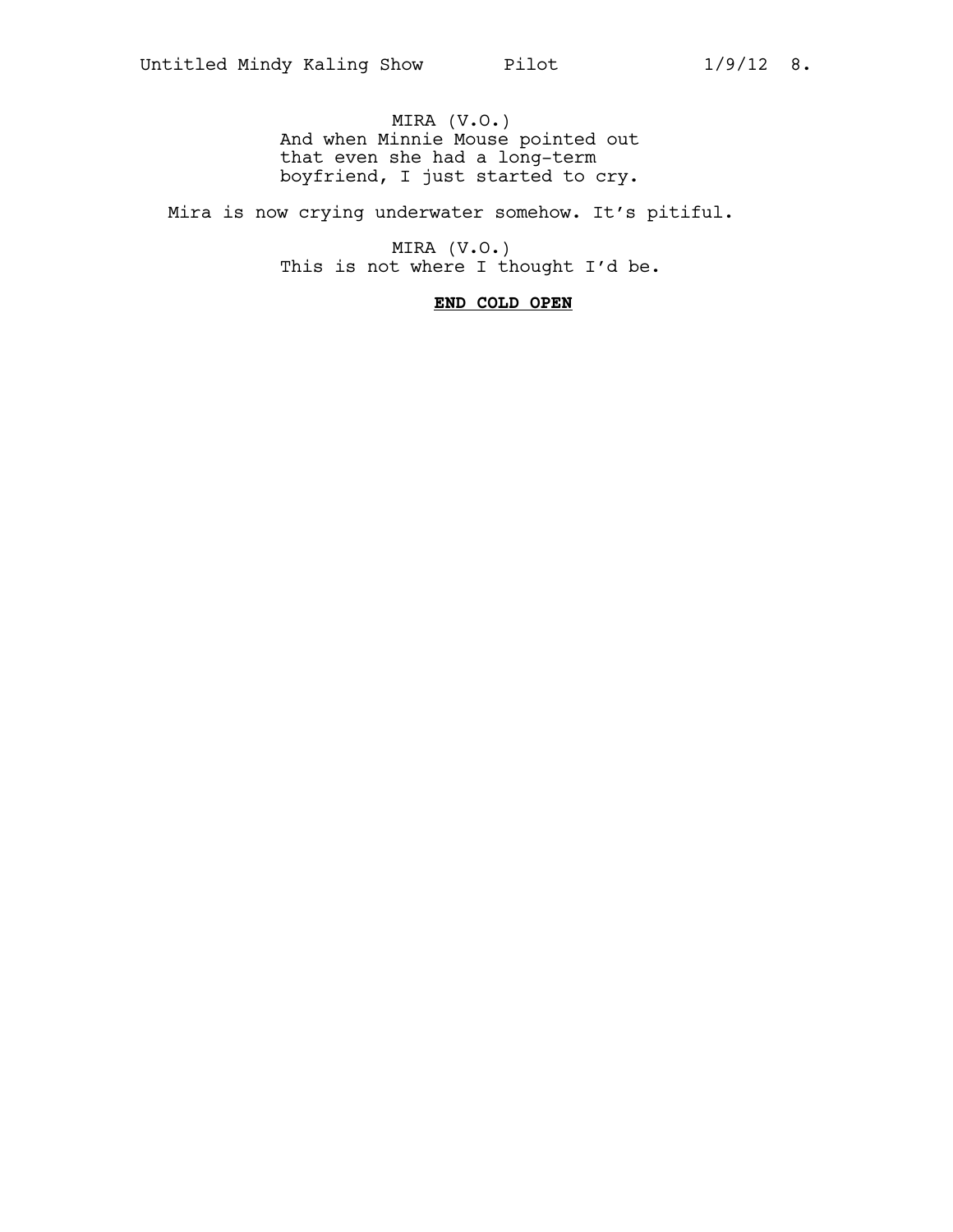#### **ACT ONE**

#### INT. POLICE STATION - CONTINUOUS

Mira continues to be questioned at the police station.

MIRA

I got fished out by the people who own the house, who were actually not that nice. They called you and here I am.

OFFICER #2

We have you down for two counts of public intoxication, theft, and disorderly conduct.

MIRA

I'm getting the third degree because of freaking disorderly conduct? Aren't there rapists and murderers out there?

CARIBBEAN OFFICER #1 When you're disorderly you're a rapist of peace and quiet.

MIRA

Okay, look. (demure) Did I mention that I'm a doctor? An OBGYN? I bring life into this world.

CARIBBEAN OFFICER #1 So what?

 $MIRA$ Do you guys need free birth control?

They consider this. Another officer enters.

OFFICER #3 She's been bailed out.

OFFICER #2 We're not even finished questioning her.

OFFICER #3 She's being bailed out by the governor's daughter.

Mira smiles.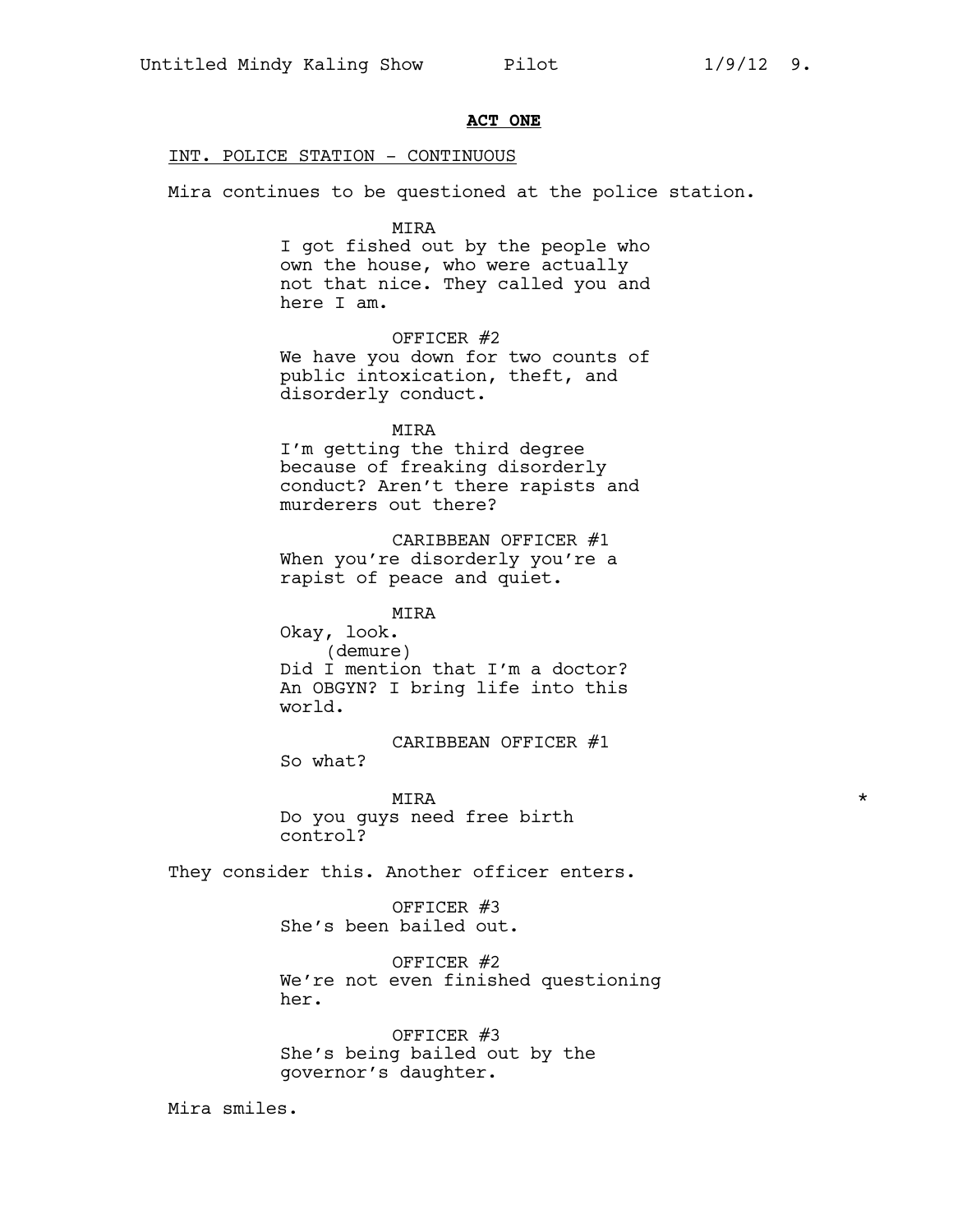MIRA It's been great working with you

guys and seeing this process from  $*$ the inside.

INT. POLICE LOBBY - CONTINUOUS

Gwen is there. Gwen is now an impeccably-dressed beauty, rocking motherhood Gwyneth Paltrow-style. Mira hugs her.

#### MIRA

I love you so much.

# GWEN

| I don't love you at all. |  |  |
|--------------------------|--|--|

MIRA  $\qquad$   $\qquad$   $\qquad$   $\qquad$   $\qquad$   $\qquad$   $\qquad$   $\qquad$   $\qquad$   $\qquad$   $\qquad$   $\qquad$   $\qquad$   $\qquad$   $\qquad$   $\qquad$   $\qquad$   $\qquad$   $\qquad$   $\qquad$   $\qquad$   $\qquad$   $\qquad$   $\qquad$   $\qquad$   $\qquad$   $\qquad$   $\qquad$   $\qquad$   $\qquad$   $\qquad$   $\qquad$   $\qquad$   $\qquad$   $\qquad$   $\qquad$  I have enough love for the both of  $*$ us, you political royalty, you. \*

# GWEN  $\star$

I can't keep using my mom for this<br>stuff. I'm already using her to get \*\*\* stuff. I'm already using her to get Sophie into private school. Get in  $*$ the car, I'm late to drop Sophie off to hip-hop and get filler injected in my nasolabial folds.

Mira stops Gwen.  $\star$ 

MIRA Tell me the truth. How bad is it?

GWEN It's on Facebook, but it hasn't been re-mixed into a song yet.

Gwen hands Mira her phone. Mira watches a recording of her toast.

> MIRA (O.C.) "Are we a hundred percent sure she's not a war criminal?"

MIRA (CONT'D) Wow. I went to genocide.

GWEN You looked pretty, though.

MIRA

Yeah, my hair's not bad. Who shot this? Why did they leave all this space to the left of me? Know how to center, much?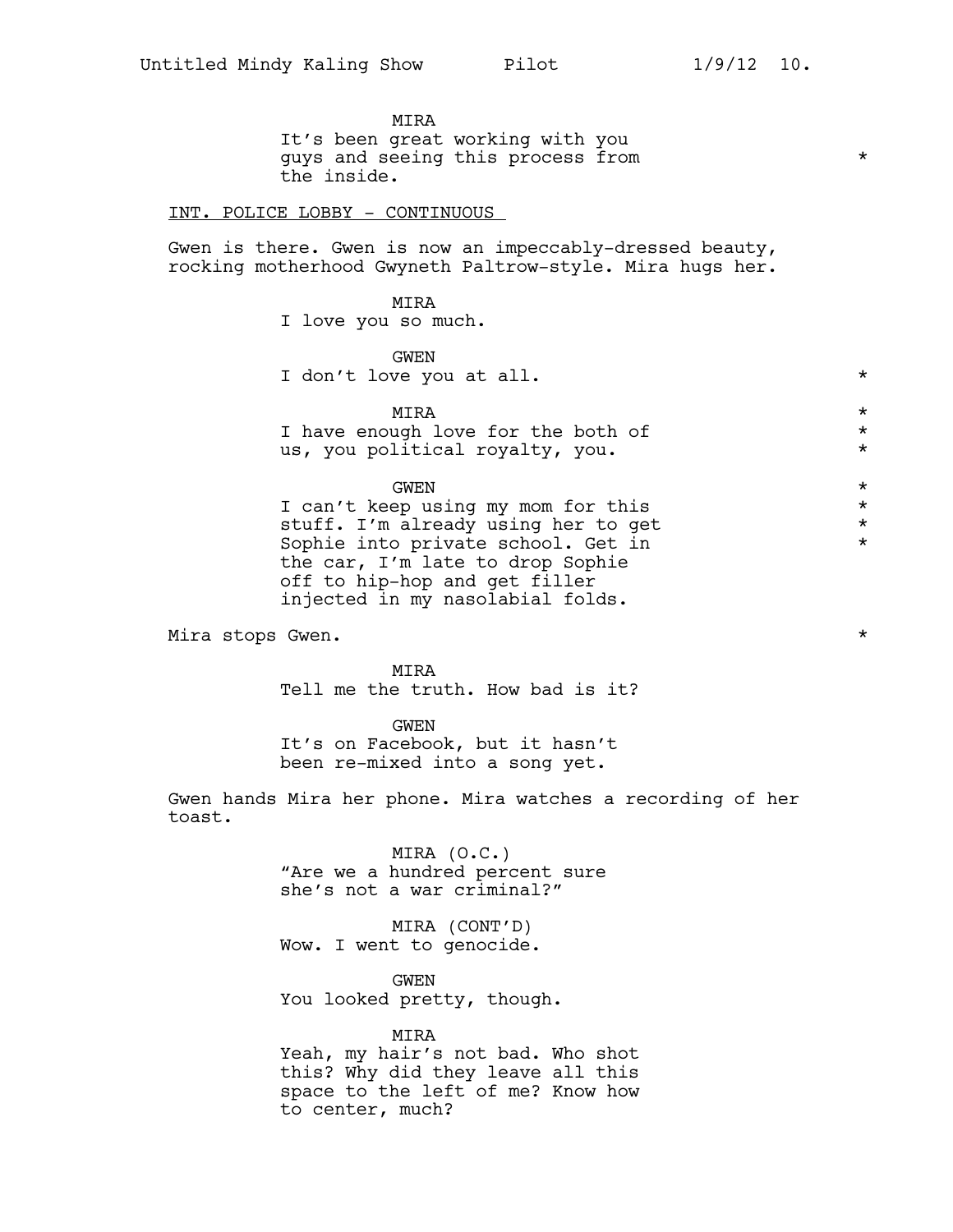#### GWEN

You're right. That's the takeaway.

# INT. GWEN'S MERCEDES SUV - CONTINUOUS

SOPHIE, Gwen's 6-year-old daughter, is in the back seat.

#### MIRA

I'll never give you crap for being a housewife again. I don't know how to repay you.

#### GWEN

I'm not a housewife. I'm an attorney that has taken an indefinite amount of time off to raise my daughter. Everyone put your seat belts on.

SOPHIE Mine was on the whole time.

GWEN

Good girl. (to Mira) I know how you can repay me. You could hit me up with some wink-wink in my nasolabial folds.

MIRA I don't do wink-wink. I do pap smears. You need a plastic surgeon.

Gwen pulls out of the parking lot.

GWEN I just feel like our relationship isn't reciprocal.

MIRA Uh, I protect you from yourself. You'd look like Bruce Jenner if it

wasn't for me.

#### SOPHIE

What's a pap smear? What's winkwink?

GWEN Nothing sweetheart. It's adult stuff, like taxes. (then, to Mira) (MORE)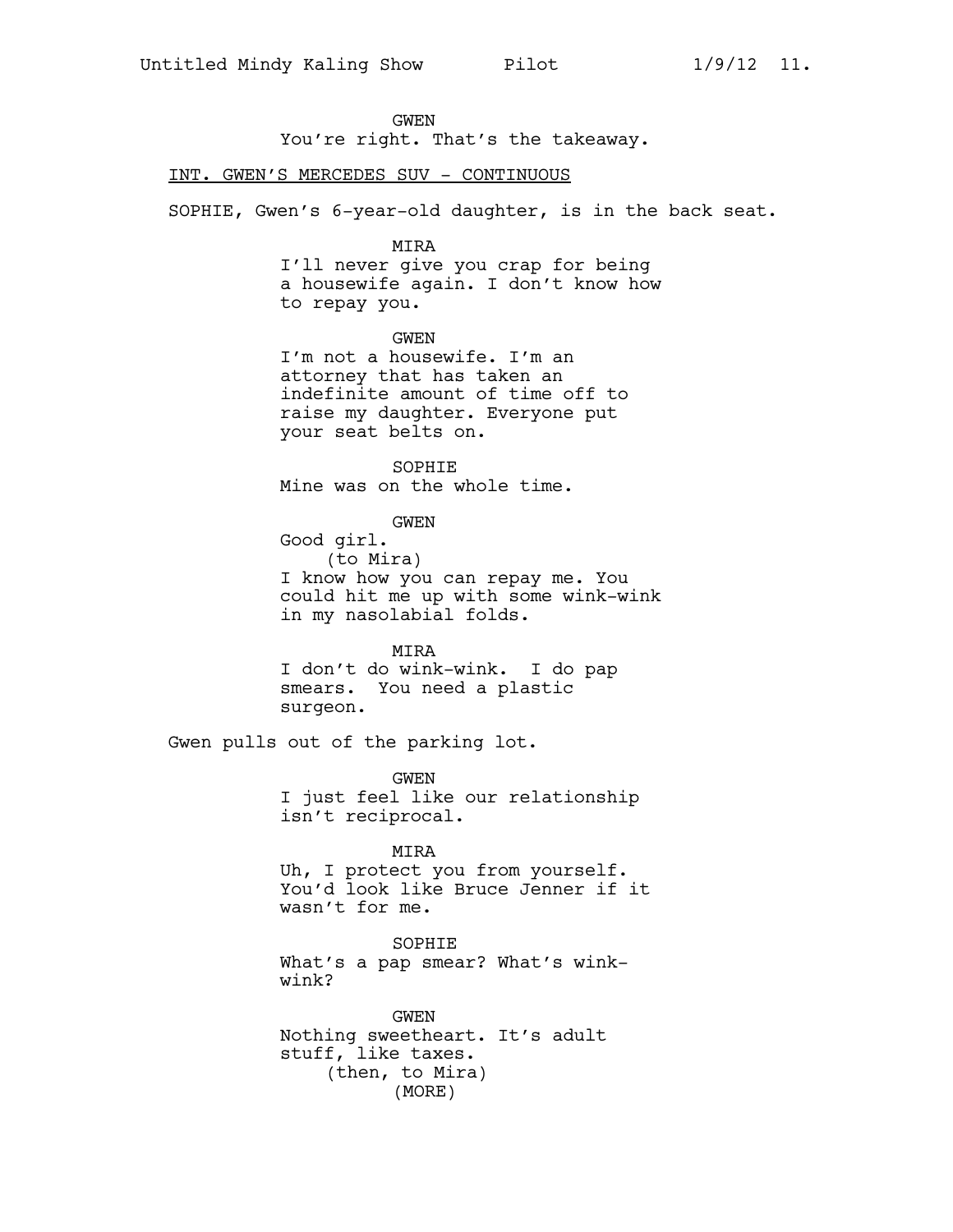I want to tell you this, because I am picking you up from a police precinct and I think it's timely. You need to pull it together.  $*$ GWEN (CONT'D)

 $MIRA$ I know.  $\star$ (gesturing to self)  $*$ <br>nerson? This drunk, crime-<br> $*$ This person? This drunk, crimecommitting person? She's history. \* There is no reason for me to live<br>my life like this. I went to a good my life like this. I went to a good  $*$ <br>college. I'm a successful doctor. college. I'm a successful doctor. \* My body mass index could be better  $*$ but I'm not like, Precious or  $*$ anything. This is my year.<br>
(then. empowered) \* \* (then, empowered) \* Do you have a multi-vitamin? I feel like taking one.  $\star$  $\overrightarrow{GWEN}$  \* You have that date tonight with  $*$ Dennis. Carl worked really hard to  $*$ sell you at his firm.  $\star$  $MIRA$ I am so psyched for this date. A<br>real date. Not hooking up with a  $\star$ real date. Not hooking up with a  $\star$ <br>guy at the end of a party. Not guy at the end of a party. Not<br>sleeping with Jeremy because he has  $\star$ sleeping with Jeremy because he has  $\star$ <br>that insane, Biblical-quality bair. that insane, Biblical-quality hair, \* and then the next day  $I'm$  all:  $(500]$  detached  $y_0$ ice) (cool detached voice) \* "By the way, what's our deal,  $\star$ <br>anyway?". anyway?".  $\overrightarrow{GWEN}$  \* You do that? That's horrifying.  $*$  ${\tt SOPHIE} \qquad \qquad {\tt \star}$ This is boring.  $\star$  $MIRA$ You're boring. Contribute  $*$ something.  $\star$ Mira rummages through a small cooler and begins to eat.  $*$ SOPHIE That's my lunch!  $\star$ MIRA You seriously get a bento box for  $*$ lunch? \*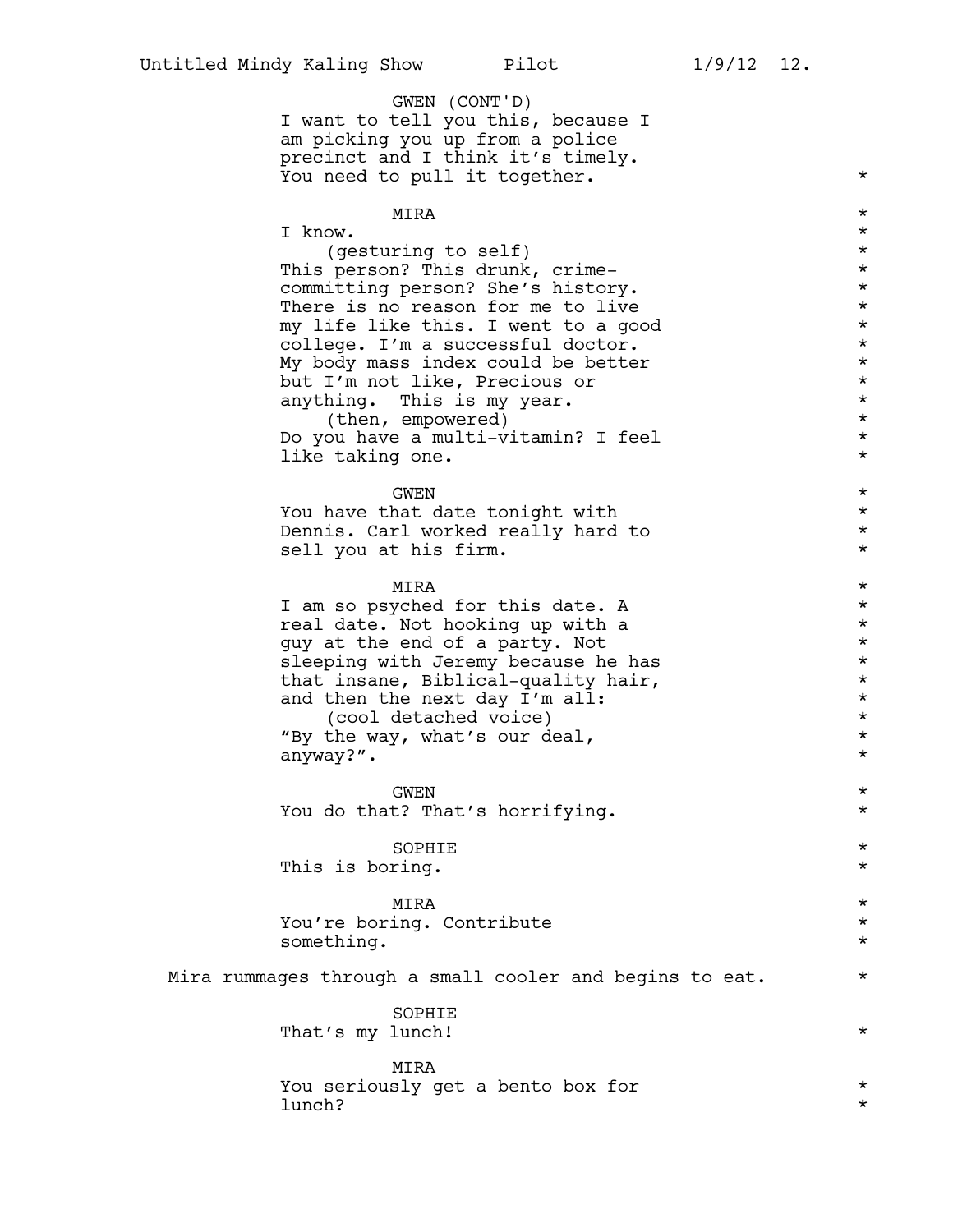SOPHIE (freaking out) Don't eat it! It's mine! Its mine!  $*$ MIRA You're spoiled! I'm helping you build character! Mira gets a loud page on her pager. SOPHIE What's that?  $\star$ MIRA My pager. Oh my god. My patient's in labor. SOPHIE (with disdain) Who has pagers?  $*$ MIRA Uh, important people like drug dealers and big shot doctors like me. (to Gwen) We gotta haul ass to St. E's. I have four patients and three don't speak English or have any health insurance. But this one does: Alison Silverman. White. From Glen Ridge, New Jersey. Cha-ching. GWEN Can you go there looking like this? MIRA I work hard, I play hard. GWEN You look like Carrie. MIRA Bradshaw? GWEN Stephen King. MIRA Dammit. Left here!

Gwen takes a hard left. Mira's beeper goes off again. \*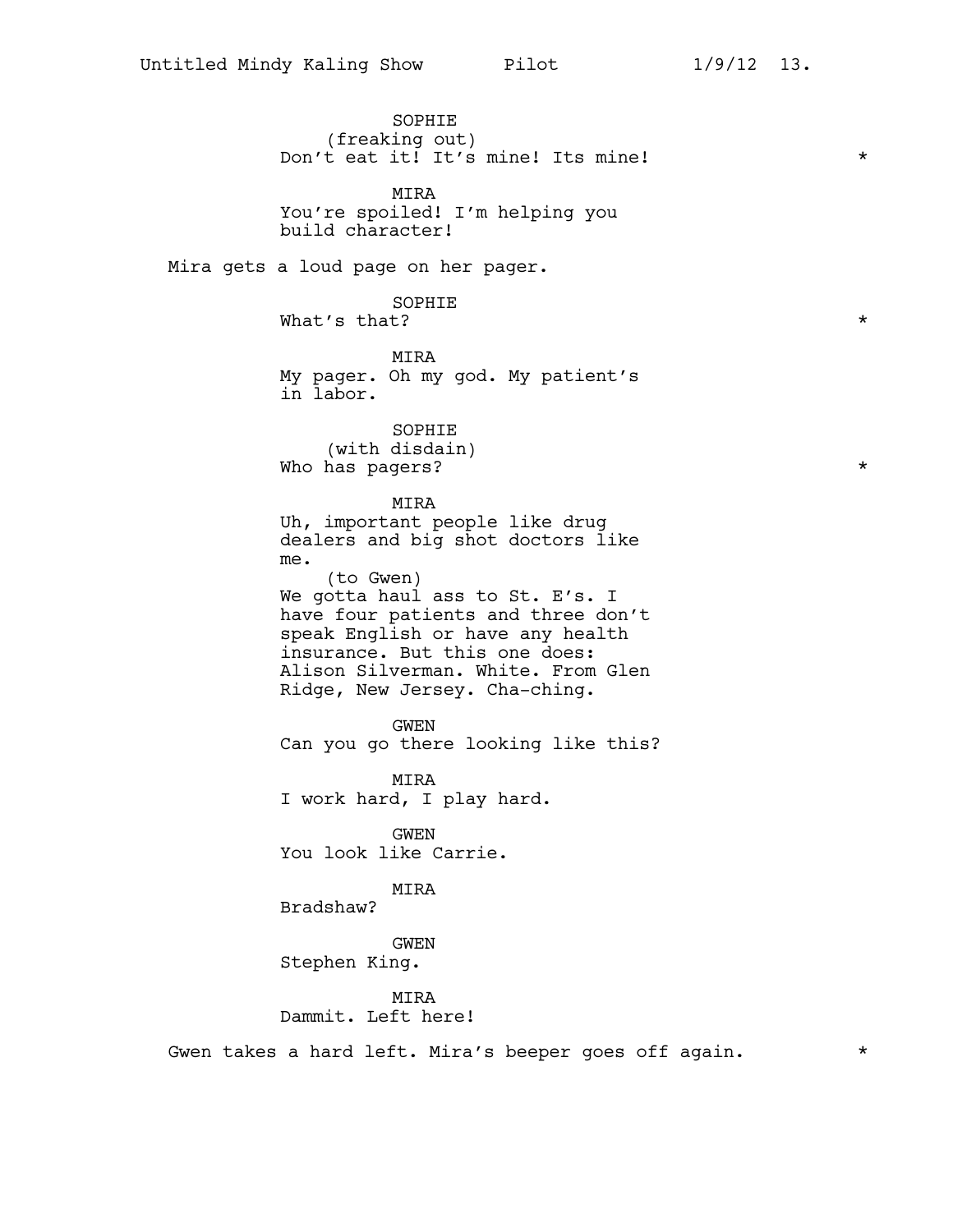MIRA (CONT'D) Why aren't we moving? Gwen, I specifically told you to haul ass.

There is bumper to bumper traffic for blocks.

MIRA (CONT'D) I can't lose this delivery. See you \* guys!

GWEN Where are you--?

Too late. Mira is off.

EXT. MANHATTAN STREET - MORNING

Mira is booking it down the street in her cocktail dress and heels. She stops, yanks off her heels, and continues to run.

EXT. ST. ELIZABETH'S MEDICAL CENTER - MORNING

| Mira runs in past people. They stare at her.                | $\star$  |
|-------------------------------------------------------------|----------|
| MIRA                                                        | $\star$  |
| Excuse me! I'm saving a life! Get                           | $\star$  |
| out of my way!                                              | $\star$  |
| INT. ELEVATOR BAY - CONTINUOUS                              | $\star$  |
| Mira's in the elevator. The doors are closing.              | $\star$  |
| MIRA                                                        | $\star$  |
| (impatient)                                                 | $\star$  |
| Come on, come on!                                           | $\star$  |
| The doors are closing when an extremely ancient DIALYSIS    | $\star$  |
| PATIENT sticks his cane in the elevator. He's in wheelchair | $\star$  |
| and has a bored TEENAGE ATTENDANT listening to headphones.  | $\star$  |
| OLD MAN                                                     | $\star$  |
| Dialysis, please.                                           | $\star$  |
| <b>MIRA</b>                                                 | $\star$  |
| Sure.                                                       | $\star$  |
| She pushes the button, hiding a sigh.                       | $\star$  |
| OLD MAN                                                     | $\star$  |
| I was stationed in India in the                             | $\star$  |
| 50's. Beautiful country.                                    | $\star$  |
| MIRA                                                        | $\star$  |
| So I hear. Never been.                                      | $^\star$ |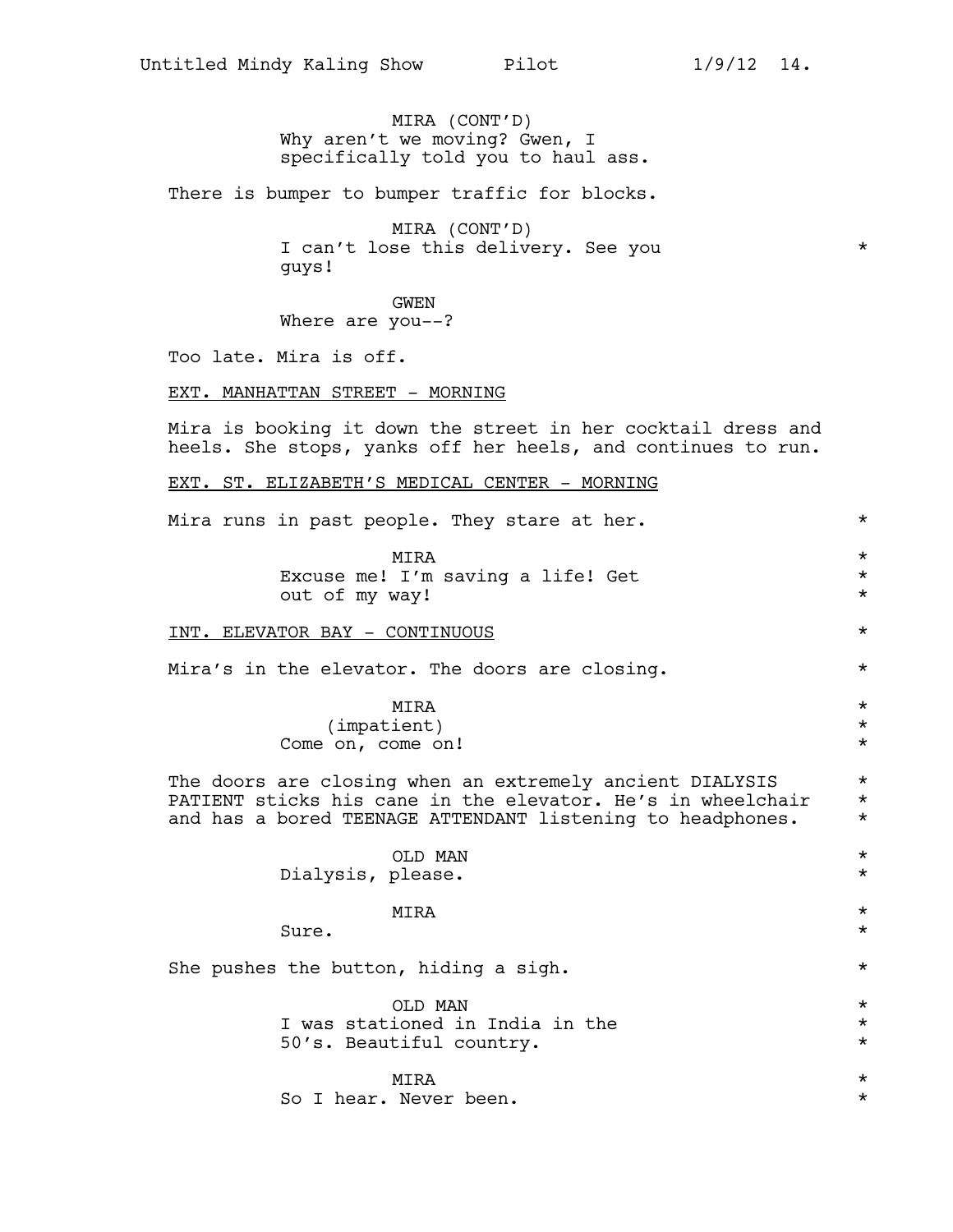|           | OLD MAN                                                                                                                | $^\star$             |
|-----------|------------------------------------------------------------------------------------------------------------------------|----------------------|
|           | And such beautiful women. Are you<br>married?                                                                          | $^\star$<br>$^\star$ |
|           |                                                                                                                        | $^\star$             |
|           | MIRA<br>I'm sorry, I have to ask, just for                                                                             | $^\star$             |
|           | my own feeling of self-worth. Are                                                                                      | $^\star$             |
|           | you asking because you're thinking                                                                                     | $^\star$             |
|           | "I'm a really old man, I might as                                                                                      | $^\star$             |
|           | well reach for the stars and ask                                                                                       | $^\star$             |
|           | this girl out?" or because you<br>think it is plausible, based on our                                                  | $^\star$<br>$^\star$ |
|           | appearances, that we could be a                                                                                        | $^\star$             |
|           | viable couple?                                                                                                         | $^\star$             |
|           | OLD MAN                                                                                                                | $^\star$             |
|           | The latter.                                                                                                            | $^\star$             |
|           | MIRA                                                                                                                   | $^\star$             |
|           | I am going to kill myself.                                                                                             | $^\star$             |
|           | The door opens. Mira runs out to Labor & Delivery.                                                                     | $^\star$             |
|           | INT. HOSPITAL - LABOR AND DELIVERY                                                                                     |                      |
|           | Mira runs in, feet dirty, still in her cocktail dress,<br>looking wretched, panting. An O.R. Nurse, MARILYN, sees her. | $^\star$             |
|           | MIRA                                                                                                                   | $^\star$             |
|           | Tell me good news, Marilyn.                                                                                            | $^\star$             |
|           | MARILYN                                                                                                                |                      |
|           | Her contractions were too close. I<br>had to call the doctor on call.                                                  | $^\star$             |
|           | Mira runs by a delivery room, and sees Brooks handing Mrs.                                                             |                      |
| and mask. | Silverman her baby. Brooks walks out, taking off his gloves                                                            | $^\star$             |
|           | MIRA                                                                                                                   |                      |
|           | (crestfallen)                                                                                                          |                      |
|           | You delivered my patient.                                                                                              |                      |
|           | <b>BROOKS</b>                                                                                                          |                      |
|           | You're welcome.                                                                                                        |                      |
|           | Brooks looks Mira up and down with disdain.                                                                            |                      |
|           | BROOKS (CONT'D)                                                                                                        |                      |
|           | What prom did you just give birth                                                                                      | $^\star$             |
|           | at?                                                                                                                    | $^\star$             |
|           | MIRA                                                                                                                   |                      |
|           | I was right here.                                                                                                      |                      |
|           |                                                                                                                        |                      |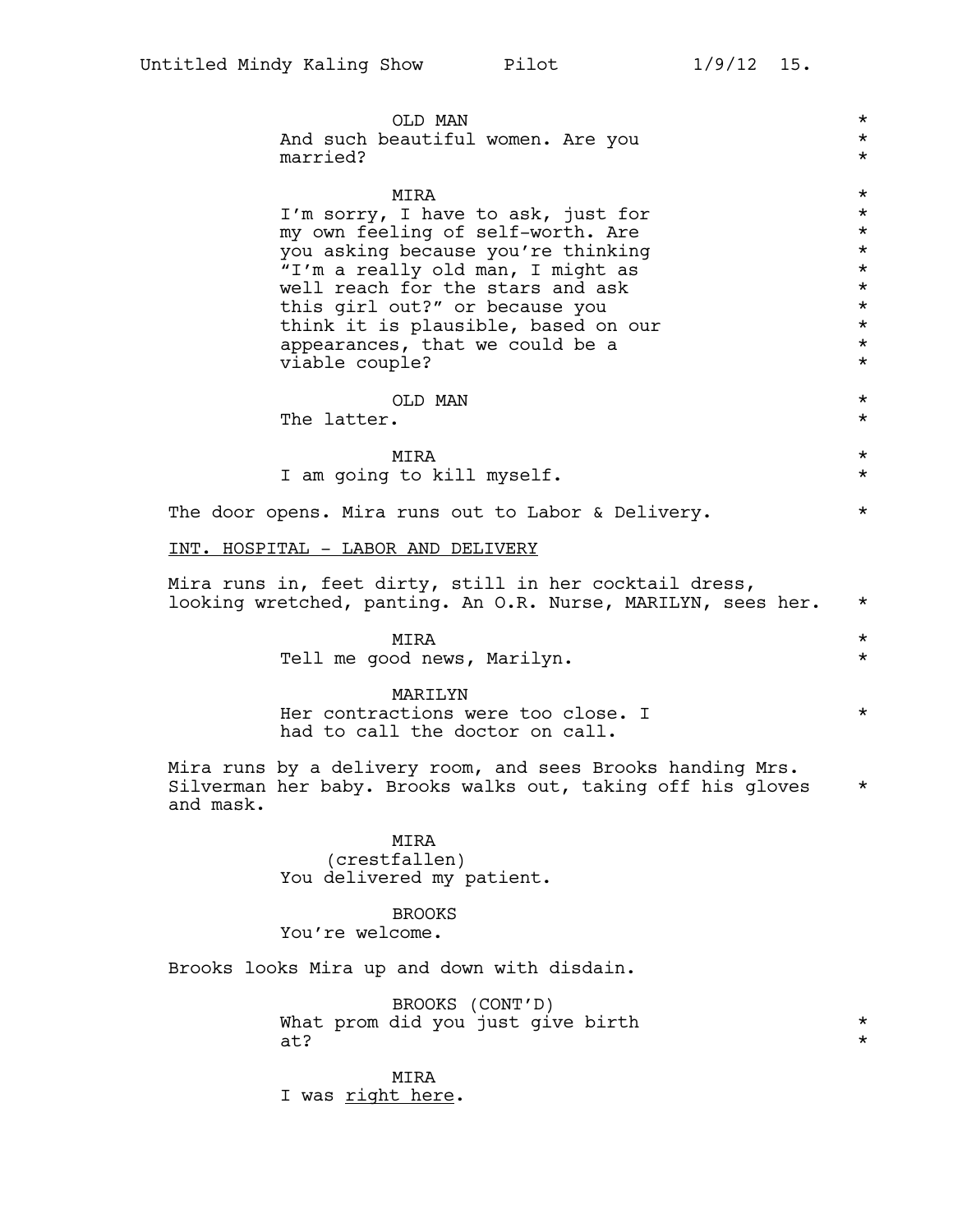BROOKS I promise, I tried reasoning with the baby, telling him that the real doctor was sobering up on the floor of a jail cell, but he just didn't seem to care.

# MIRA You did not go there. BROOKS It's impossible <u>not</u> to go there.  $*$ Also, Mrs. Silverman asked if I \* would be her doctor from now on and I said yes.

Mira reacts. Brooks ducks into the doctors' lounge.  $*$ 

# INT. DOCTORS' LOUNGE - CONTINUOUS

MIRA You're stealing my patient? \*

BROOKS It's not stealing if she wanted to go. (then, surprised and revolted) Jesus! What are you doing?

Mira holds a large clump of her hair in her hand.

| MTRA                               |  |
|------------------------------------|--|
| I'm taking out my hair extensions. |  |
| God, you are so sheltered.         |  |

BROOKS We are not two members of the same  $*$ <br>R&B girls group. That is R&B girls group. That is  $\star$ <br>disturbing. Pull vourself together. disturbing. Pull yourself together. I can see your undergarment.

Mira looks down. Her strapless bra is peeking out a good two inches of her dress. She shoves it down, mortified.

> JEREMY (O.C.) It's called a bra, Brooks. Or, have you never seen one before?

Jeremy is lounging on the sofa, reading a magazine.  $*$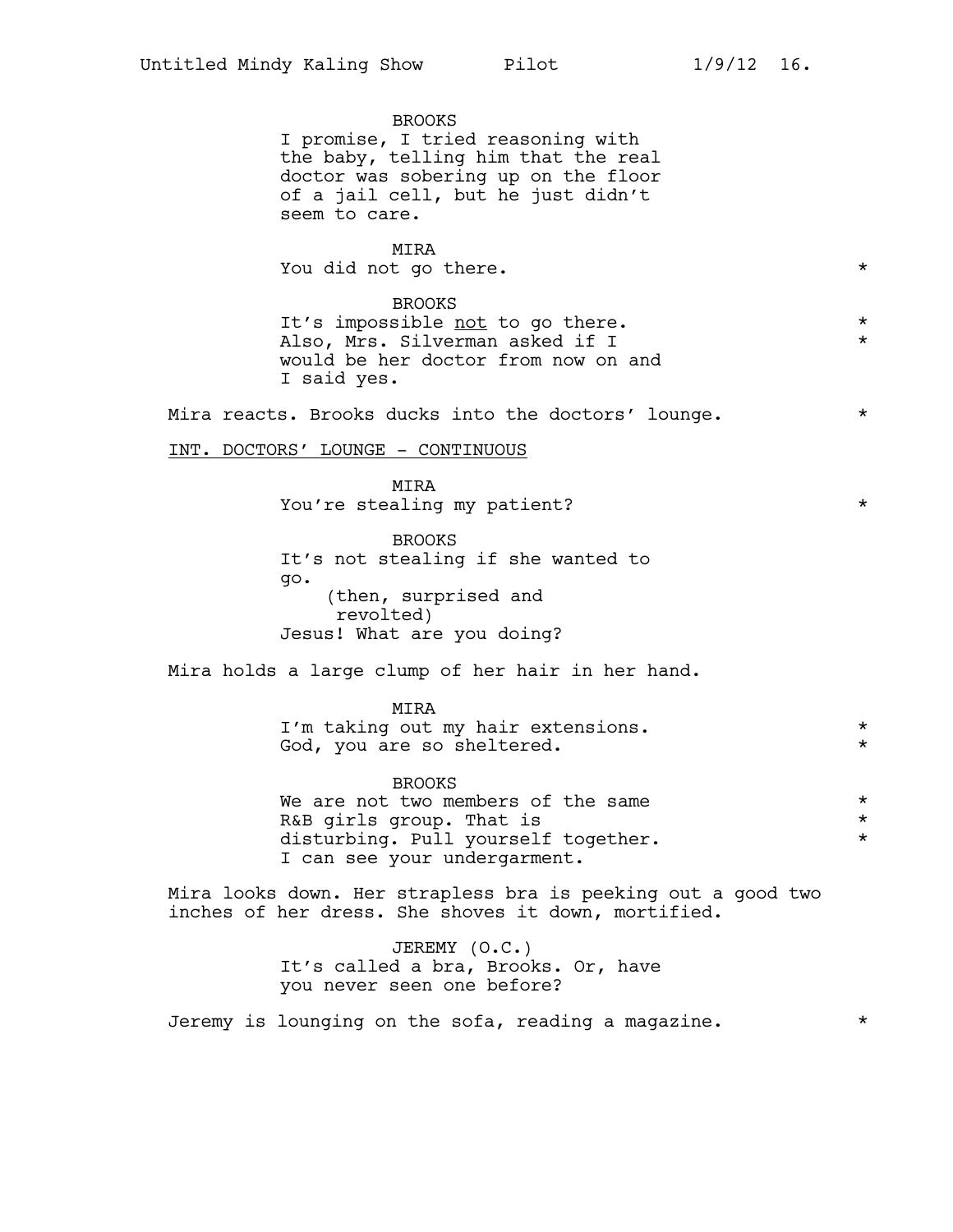JEREMY (CONT'D) It hooks around a woman's back, and kind of lifts and supports the breasts--

Jeremy mimes a woman's breasts with his hands.

JEREMY (CONT'D) \* --And they're very fun to take off. I recommend it someday. Come here, Mira. Keep me company.

Jeremy pats the space next to him on the sofa. Mira sits next to him. Brooks gets an apple from the vending machine.

> BROOKS What a beautiful picture: the alcoholic and the sex addict.

> > JEREMY

(hurt) That is not fair. Yes, I love sex. And I do it a lot. But I'm not addicted to it. I'm addicted to attention, which manifests itself in frequent sexual encounters.

MIRA That's really interesting.

BROOKS (disgusted) Oh, God.

JEREMY (CONT'D) Is it so wrong that I became an OBGYN because woman's sexuality is the thing I love the most in the world?

MIRA Not at all. That's noble. Yes, of course it is. BROOKS

> JEREMY (CONT'D) I don't need to explain myself to you.

BROOKS But one day you might, to a judge.  $*$ 

Brooks turns to leave.  $\star$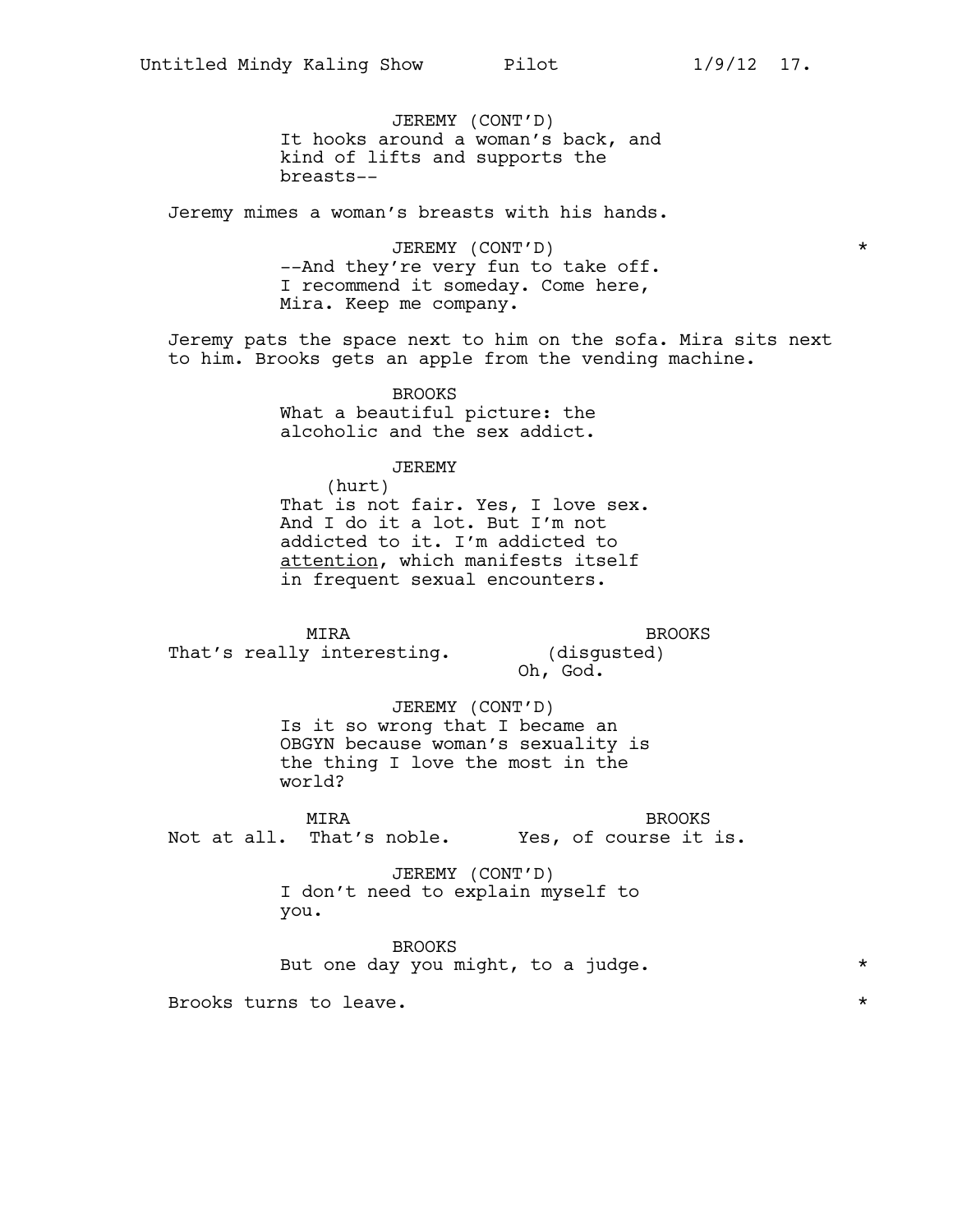BROOKS (CONT'D) \*<br>t to add it's extremely \* \* \* \* I also want to add it's extremely<br>annoving I can't read the newspaper \* \* \* annoying I can't read the newspaper in here because Dr. Reed has turned  $*$ the doctor's lounge into a place of  $\star$ <br>tawdry sexuality. tawdry sexuality. He leaves in a huff. Jeremy gets up.  $\star$ JEREMY<br>idea what he is talking that the islaming the state of the state of the state of the state of the state of the I have no idea what he is talking<br>about. about.  $\star$ Jeremy dims the lights to exactly doing-it level. He comes  $*$ back to the sofa.  $\star$ JEREMY (CONT'D) (turned on) You look so trashy right now. Wanna \*\* hang out?  $\star$ MIRA We are hanging out.  $\star$ JEREMY \* Like hang out, deep? MIRA  $\qquad$   $\qquad$   $\qquad$   $\qquad$   $\qquad$   $\qquad$   $\qquad$   $\qquad$   $\qquad$   $\qquad$   $\qquad$   $\qquad$   $\qquad$   $\qquad$   $\qquad$   $\qquad$   $\qquad$   $\qquad$   $\qquad$   $\qquad$   $\qquad$   $\qquad$   $\qquad$   $\qquad$   $\qquad$   $\qquad$   $\qquad$   $\qquad$   $\qquad$   $\qquad$   $\qquad$   $\qquad$   $\qquad$   $\qquad$   $\qquad$   $\qquad$  Thanks for the offer, but...I \* actually should be heading back to  $*$ the office.  $\star$ Mira hops up.  $\star$ MIRA (CONT'D) \* See you there?  $\star$ JEREMY \* (slightly shocked) \* Sure. Cool. \* MIRA  $\qquad$   $\qquad$   $\qquad$   $\qquad$   $\qquad$   $\qquad$   $\qquad$   $\qquad$   $\qquad$   $\qquad$   $\qquad$   $\qquad$   $\qquad$   $\qquad$   $\qquad$   $\qquad$   $\qquad$   $\qquad$   $\qquad$   $\qquad$   $\qquad$   $\qquad$   $\qquad$   $\qquad$   $\qquad$   $\qquad$   $\qquad$   $\qquad$   $\qquad$   $\qquad$   $\qquad$   $\qquad$   $\qquad$   $\qquad$   $\qquad$   $\qquad$  Cool.  $\star$ Mira leaves, super impressed with herself.  $\star$ 

# **END OF ACT ONE**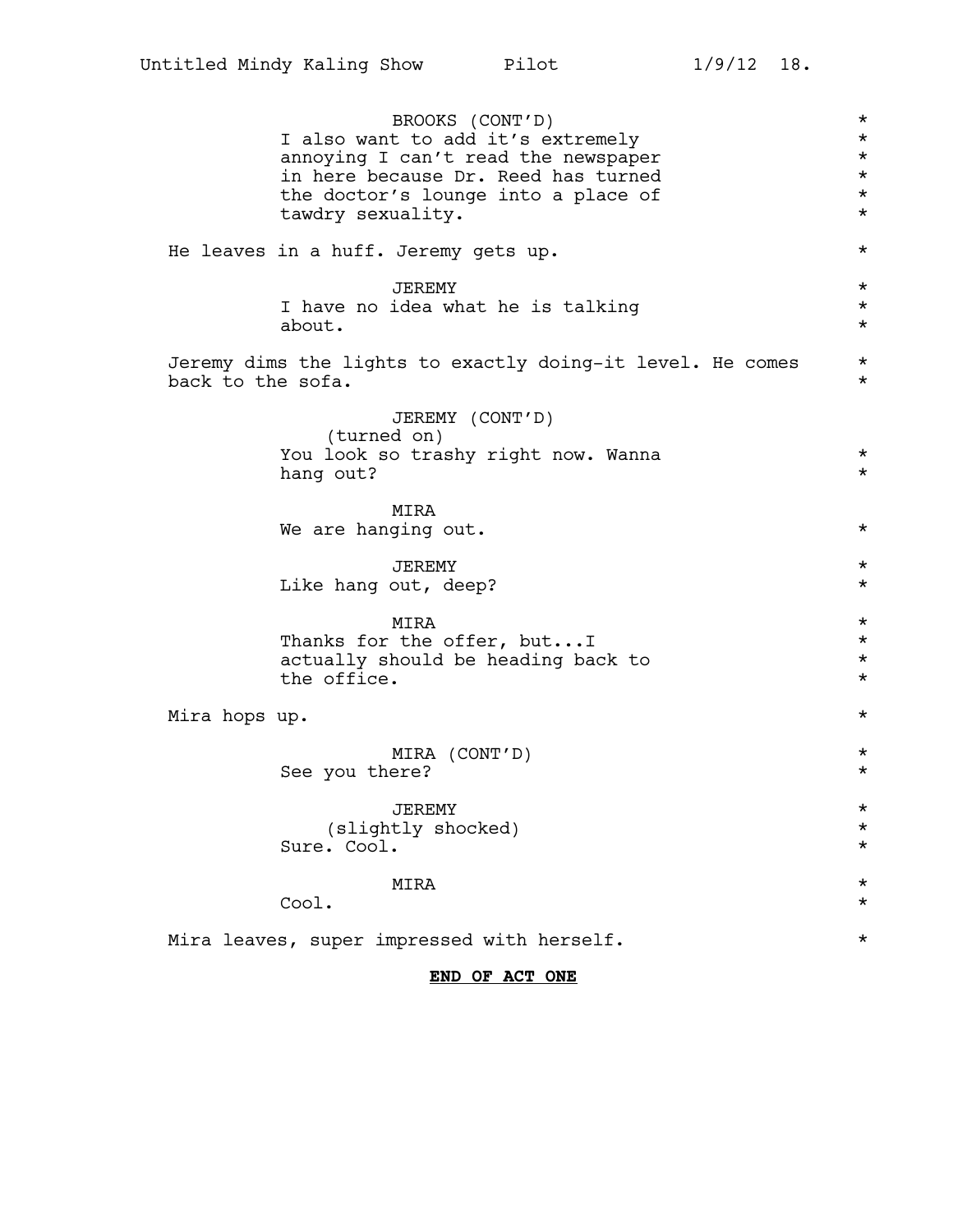#### **ACT TWO**

#### INT. OFFICE BUILDING - MORNING  $\qquad$

We see the door of a medical office, it says: Shulman Womens  $*$ Health Associates: Shulman, Brooks, Reed & Kaviraya, OBGYNs \*

#### INT. OFFICE HALLWAY - CONTINUOUS \*

There is a central reception area, and four doors around it  $*$ with individual doctor's offices. By each office are chairs \* and chic, well-dressed patients. Except Mira's. \* \* \*

Mira's area is messy and trying to do too much, kind of like  $*$ Mira. It's mismatched chairs, a Bob Marley poster on the  $*$ wall, and ethnic tapestries. There are two patients there  $-$  \* an ancient sleeping lady and a Mexican woman in a poncho knitting. At the central reception desk, a girl, BETSY, built  $*$ like a linebacker (female Chris Farley), reads the newspaper and sits next to a delicate looking young man, ERIC (Chris Colfer with no singing ability). These are Shulman Associates \* receptionists.

Betsy shrieks.

ERIC What? What is it?

BETSY I'm sorry. I thought that raisin was a bug.

We see a single stray raisin on the desk between them. She reaches over and pops it in her mouth. Eric is disgusted.

> BETSY (CONT'D) What? I know it's not a bug.

ERIC But were you sure it was a raisin?

Mira enters, takes a deep breath, and walks up to the main  $*$ reception desk.  $\qquad \qquad \star$ 

> MIRA Guys, I don't know how else to put \* this: I spent the night in jail.  $*$

> $\text{ERIC}$ Yeah, we saw it on youtube.  $*$

> BETSY **\*** They did a mash-up of it with Ke\$ha  $*$ song. It was hilarious.  $\star$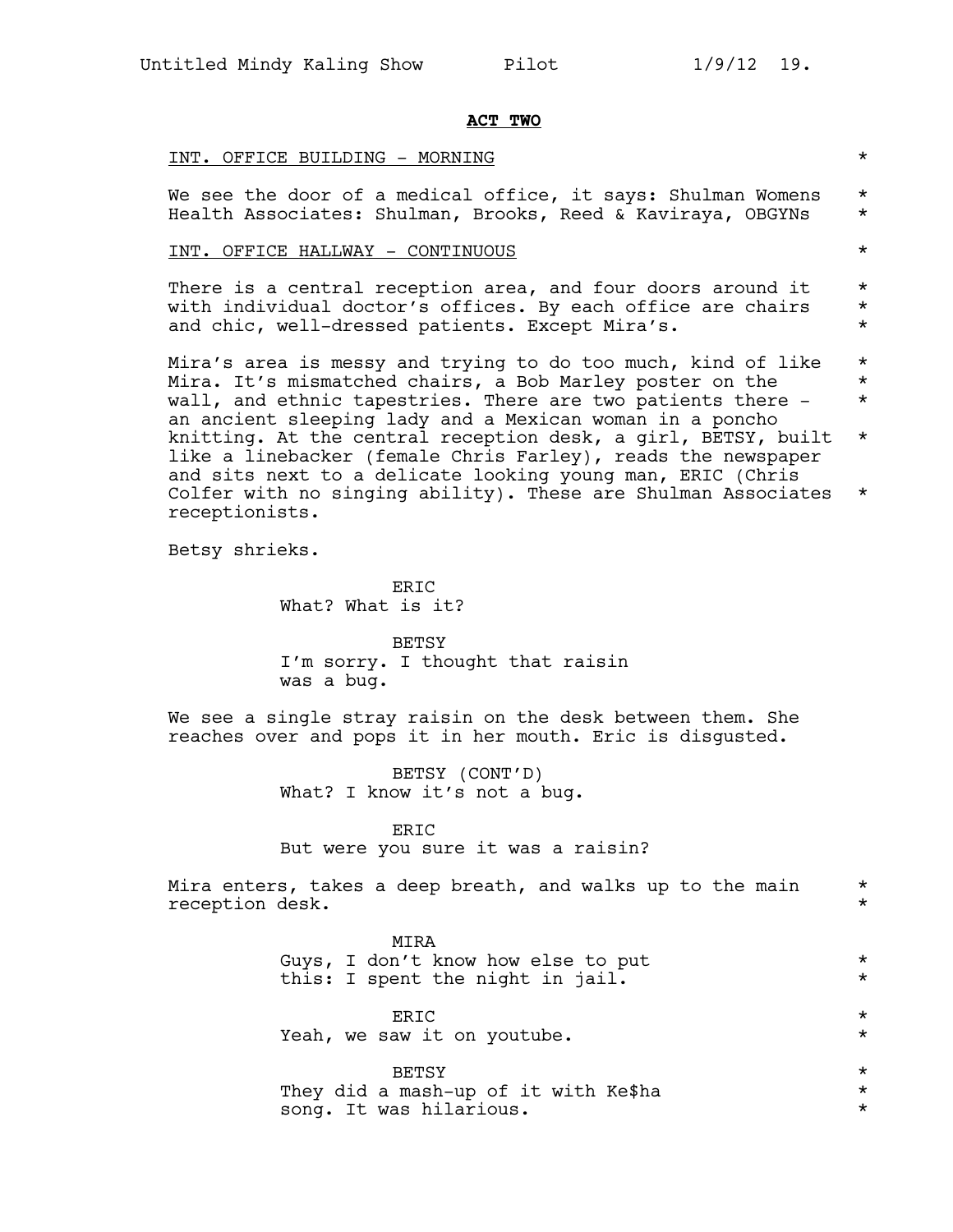| MIRA<br>That was fast. Okay, well, I'm glad<br>it happened, in a way. Because now:<br>fresh start. New me. Guys, it has<br>come to my attention that my part<br>of the office looks more like a<br>marijuana dispensary than a<br>successful doctor's office. Who is<br>in charge of decorating? | $^\star$<br>$^\star$<br>$^\star$<br>$^\star$<br>$^\star$<br>$^\star$<br>$^\star$ |
|--------------------------------------------------------------------------------------------------------------------------------------------------------------------------------------------------------------------------------------------------------------------------------------------------|----------------------------------------------------------------------------------|
| ERIC<br>That wasn't a job you really<br>designated to anyone.                                                                                                                                                                                                                                    |                                                                                  |
| MIRA<br>I need my section of this office to<br>not look like Port Authority.                                                                                                                                                                                                                     | $^\star$<br>$^\star$                                                             |
| <b>BETSY</b><br>I'm so sorry we let you down, Mira.                                                                                                                                                                                                                                              |                                                                                  |
| MIRA<br>Just, let's try to fix this.                                                                                                                                                                                                                                                             |                                                                                  |
| <b>BETSY</b><br>And to do this on the day of your<br>big date? It's unforgivable.                                                                                                                                                                                                                | $^\star$                                                                         |
| Betsy hurls her magazine in anger.                                                                                                                                                                                                                                                               | $^\star$                                                                         |
| BETSY (CONT'D)<br>Betsy, how could you be so stupid?!                                                                                                                                                                                                                                            | $^\star$                                                                         |
| MIRA<br>Well, don't get over-upset.                                                                                                                                                                                                                                                              |                                                                                  |
| <b>BETSY</b><br>Stupid! Stupid!                                                                                                                                                                                                                                                                  | $^\star$<br>$^\star$                                                             |
| MIRA<br>Okay. Stop. Stop. I forgive you.                                                                                                                                                                                                                                                         | $^\star$<br>$^\star$                                                             |
| <b>BETSY</b><br>You're so merciful.                                                                                                                                                                                                                                                              | $^\star$<br>$\star$                                                              |
| MIRA<br>Let's change subjects. Tonight. Hot<br>Date. Real date. I am not<br>available. Even if Taylor Swift<br>herself is delivering triplets. No<br>interruptions.                                                                                                                              | $^\star$<br>$^\star$                                                             |
|                                                                                                                                                                                                                                                                                                  |                                                                                  |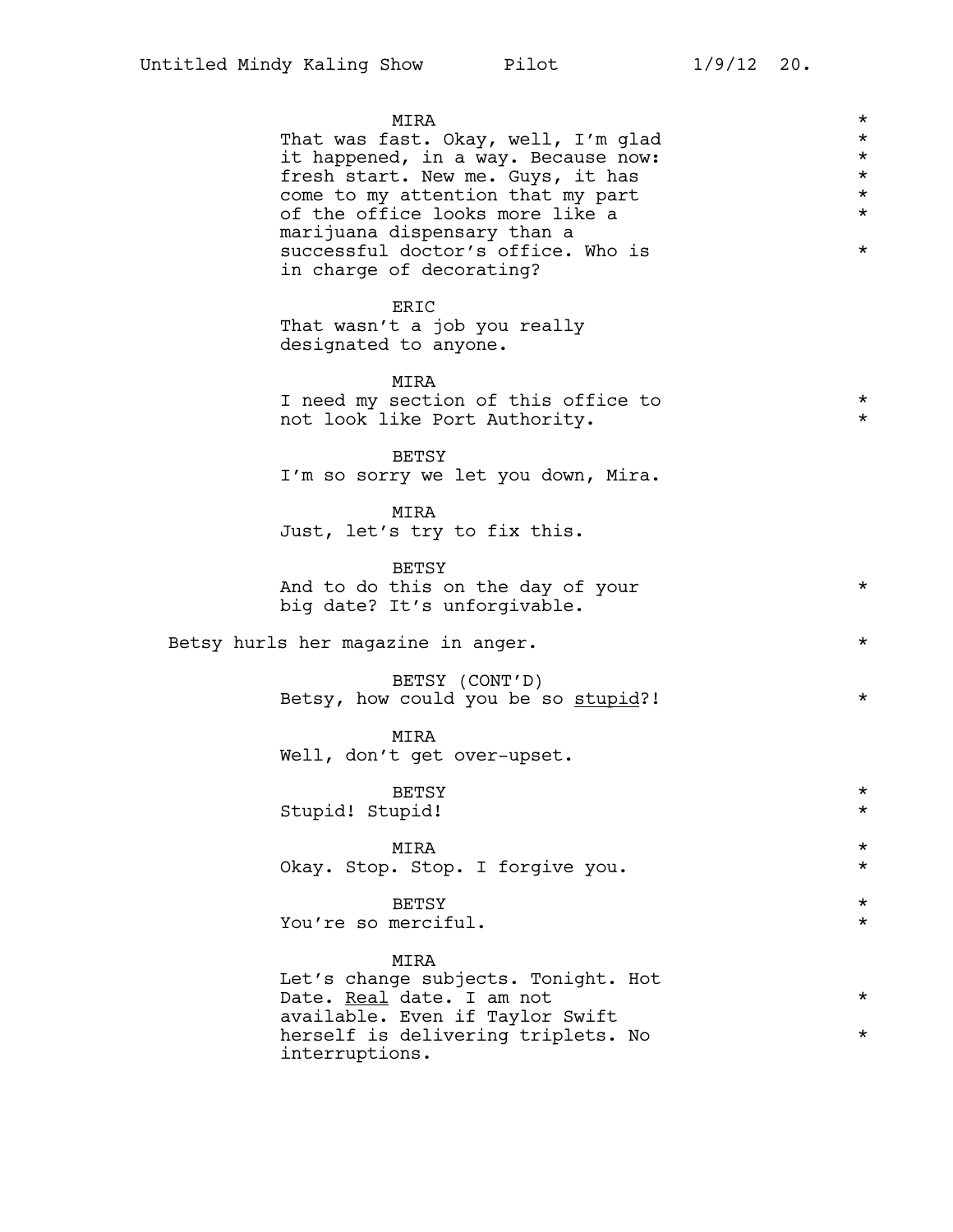BETSY We should definitely talk about this, but you have a new patient and she's waiting in your office.

MIRA (excited) Oh hell yes. \*

Mira goes to enter her office.

ERIC May I suggest you put on your lab coat? You look like your own mug shot.

MIRA

Yikes. Hit me up.

Mira throws on her lab coat, Eric and Betsy spruce her up by running a comb through her hair and removing lint - they do this a lot. Mira goes in.

#### INT. MIRA'S OFFICE - A LITTLE LATER

We see NASREEN,a very pregnant woman in a hijab, accompanied by her 10-year-old son, MAX. Mira looks through her chart, disappointed.

MIRA

So Nasreen, you are eight and a half months pregnant with your second child. Your husband died six months ago and you was covered under his health insurance, leaving you... with no coverage.

Max translates. Nasreen says: "That is correct."

MIRA (CONT'D) I'm sorry, we have a policy.

Mira points to a sign on the wall with an illustration of Hagar the Horrible saying: "No health insurance, no care." Max translates back.

> MAX Do you think you could make an exception?

MIRA It's just that if I treat you, then others will use this as a precedent.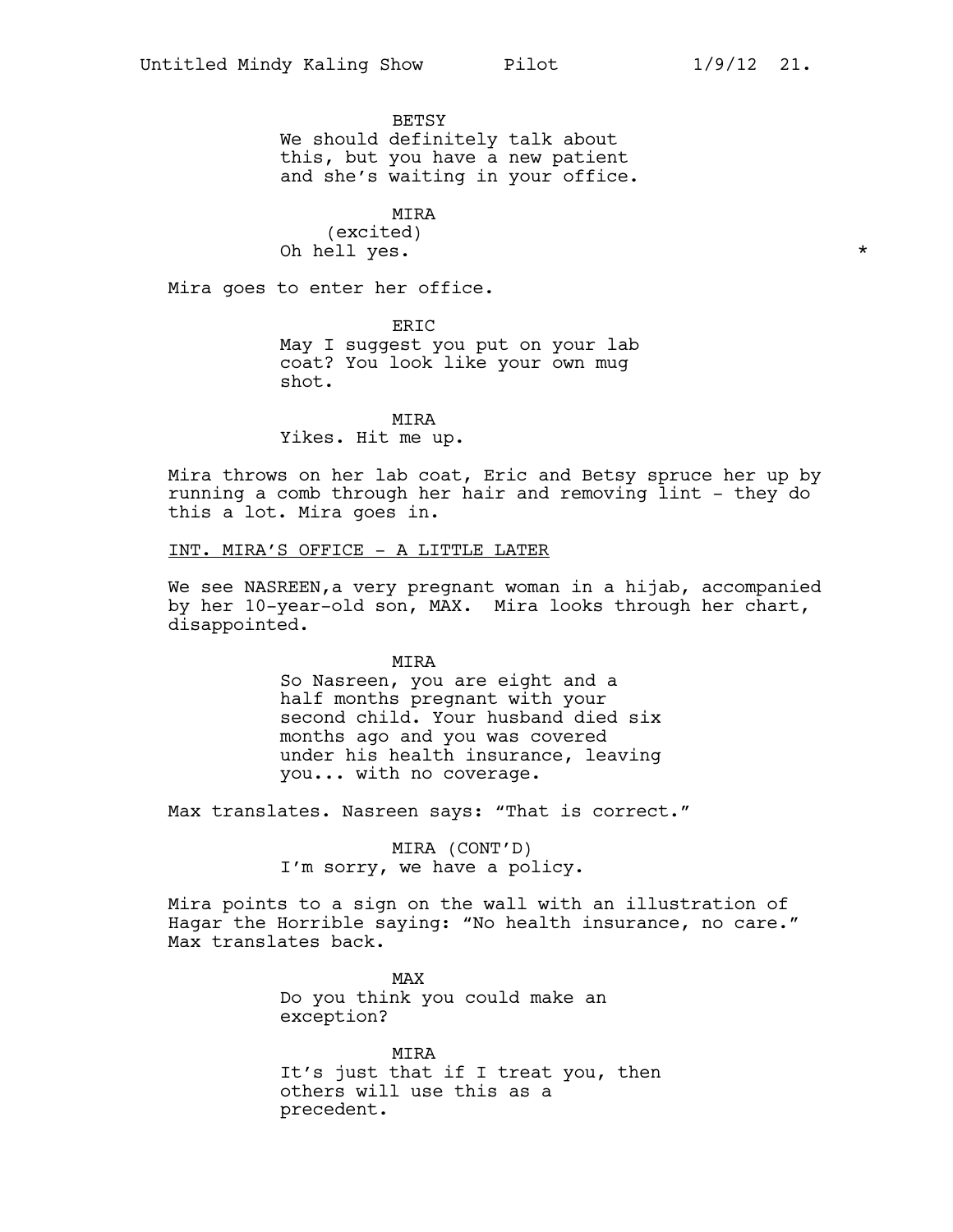Max translates.

 $\text{MAX}$   $\star$ We won't tell anyone.

MIRA Still, they could find out.

# MAX

How?

# MIRA

I might say something. It might slip out by the watercooler. In my sleep. I can't control it.

A confused Max begins to translate this. He's miming a water cooler.

> MIRA (CONT'D) Okay, fine. I'll take you on as a patient. But I am really not psyched about this. You need to promise me you'll get insurance. And don't mention this to anyone.

Max translates and Nasreen is excited.

MAX Thank you so much.

MIRA

You're welcome. I better be the godmother to this freaking kid. Nasreen, come with me.

Max gets up.

MIRA (CONT'D) Max, you can stay here.

MAX What if she needs me?

**MTRA** We'll be fine. (off his worried look) Here, play with my phone. But don't download anything.

# INT. RECEPTION AREA - A LITTLE LATER

Nasreen and Max leave. Mira stands at the door.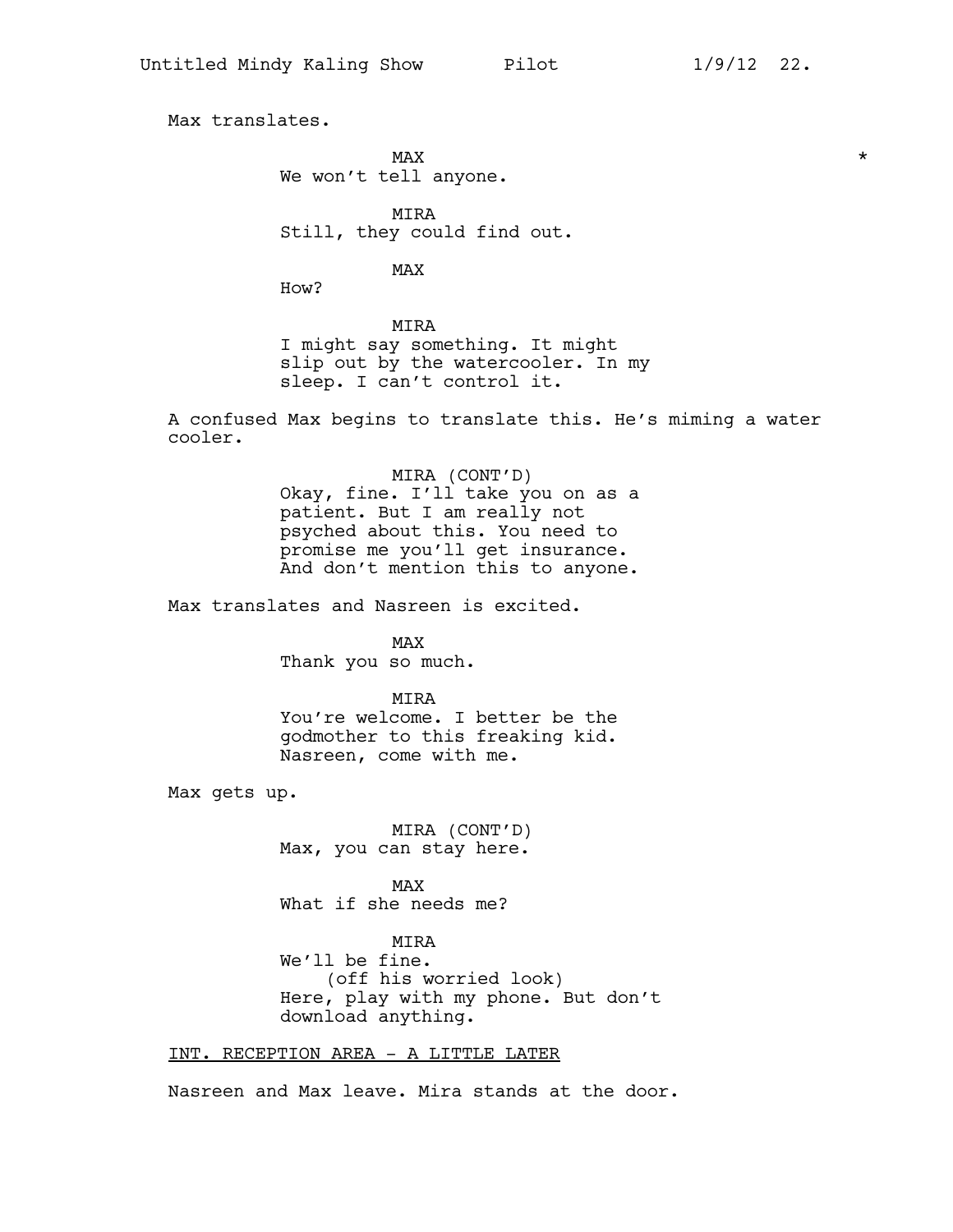MIRA Bye guys! Hope you find the bus stop okay! \* They leave. Mira turns to Betsy and Eric. MIRA (CONT'D) What the hell, you guys? A non-English-speaking, 8 months pregnant widow with no health insurance?! \* BETSY **\*** I couldn't turn her away. MIRA Yes, you could've. I admire that  $*$ you guys want to help the needy, but this office is not an inflatable raft. I give plenty to charity, I'm doing a noble profession, and frankly, I have my own problems, okay? I am hooked on expensive hair products the way a heroin addict is hooked on drugs. I just can't take any more patients who can't pay or don't have health insurance. I want patients like  $\star$ <br>those guys. those guys. Mira gestures to the white patients sitting in the other  $*$ <br>doctor's areas. Betsy takes notes on a pad. doctor's areas. Betsy takes notes on a pad. \* BETSY **\*** More white patients. Done.  $*$  $MIRA$ Well, don't write that.  $\star$ (whispers) \* But yes.  $\star$ <br>(then, to Eric)  $\star$ (then, to Eric)  $\star$ <br>ene my date outfit. I want to  $\star$ Give me my date outfit. I want to  $\star$ <br>  $\star$ try it on. Eric hands her a bag of clothes.  $\text{ERIC}$ I resent that you made me buy your \* \* clothes. Just because I'm gay \* doesn't mean I like shopping for \* womens clothes.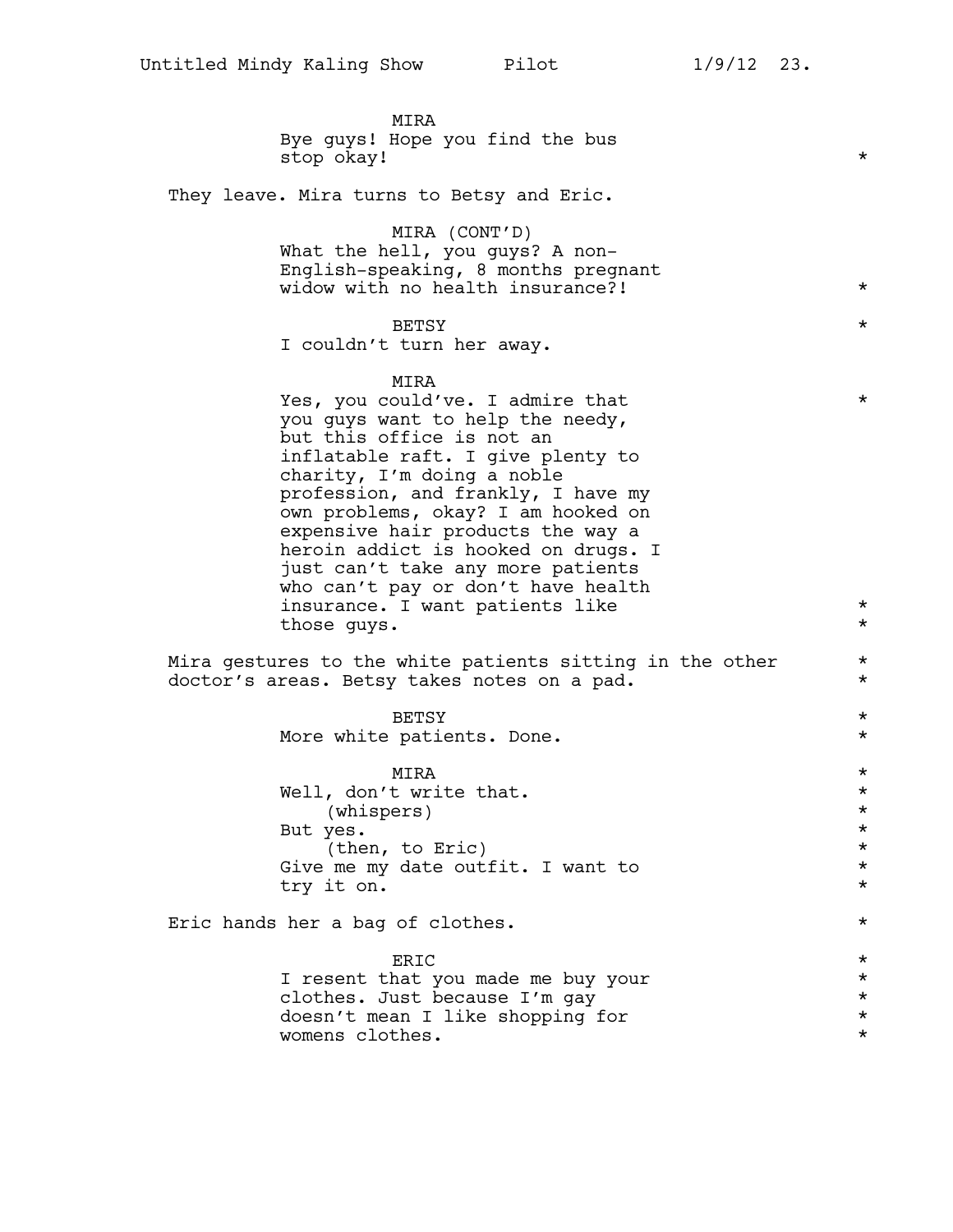| INT. OFFICE - MOMENTS LATER                                                                                                                                        | $\star$                                                  |
|--------------------------------------------------------------------------------------------------------------------------------------------------------------------|----------------------------------------------------------|
| Brooks is now there, picking up some paperwork. Mira steps<br>out, wearing wedge boots, leggings, an over-sized and a chic<br>over-sized sweater, chunky necklace. | $^\star$<br>$^\star$<br>$^\star$                         |
| MIRA<br>Well?                                                                                                                                                      | $^\star$<br>$^\star$                                     |
| BETSY<br>You look amazing.                                                                                                                                         | $^\star$<br>$^\star$                                     |
| <b>MIRA</b><br>Thanks. I wanted to wear sequins<br>but Gwen says it looks like I'm<br>going to a quinceañera.                                                      | $^\star$<br>$^\star$<br>$^\star$<br>$^\star$             |
| Brooks makes a noise of disapproval.                                                                                                                               | $^\star$                                                 |
| MIRA (CONT'D)<br>I can hear you, making little<br>sounds. What?                                                                                                    | $^\star$<br>$^\star$<br>$^\star$                         |
| <b>BROOKS</b><br>That is not a good date outfit.                                                                                                                   | $^\star$<br>$^\star$                                     |
| MIRA<br>What do you mean? It's fashion-y<br>and fabulous.                                                                                                          | $^\star$<br>$^\star$<br>$^\star$                         |
| <b>BROOKS</b><br>Bag lady sweater? Those boots that<br>look live hooves? Chunky necklace?<br>Girls like that stuff but guys hate<br>it.                            | $^\star$<br>$^\star$<br>$^\star$<br>$^\star$<br>$^\star$ |
| MIRA<br>Uhh, I'm pretty sure guys like<br>this.                                                                                                                    | $^\star$<br>$^\star$                                     |
| <b>BROOKS</b><br>I repeat: Unless your date is with<br>an middle-aged lesbian, that is not<br>a good date outfit.                                                  | $^\star$<br>$^\star$<br>$^\star$<br>$^\star$             |
| <b>ERIC</b><br>(smitter)<br>That's hilarious.                                                                                                                      | $^\star$<br>$^\star$<br>$^\star$                         |
| MIRA<br>No, it's not hilarious, Eric. It's<br>offensive. I'm offended on behalf<br>of gay people.                                                                  | $^\star$<br>$^\star$<br>$^\star$<br>$^\star$             |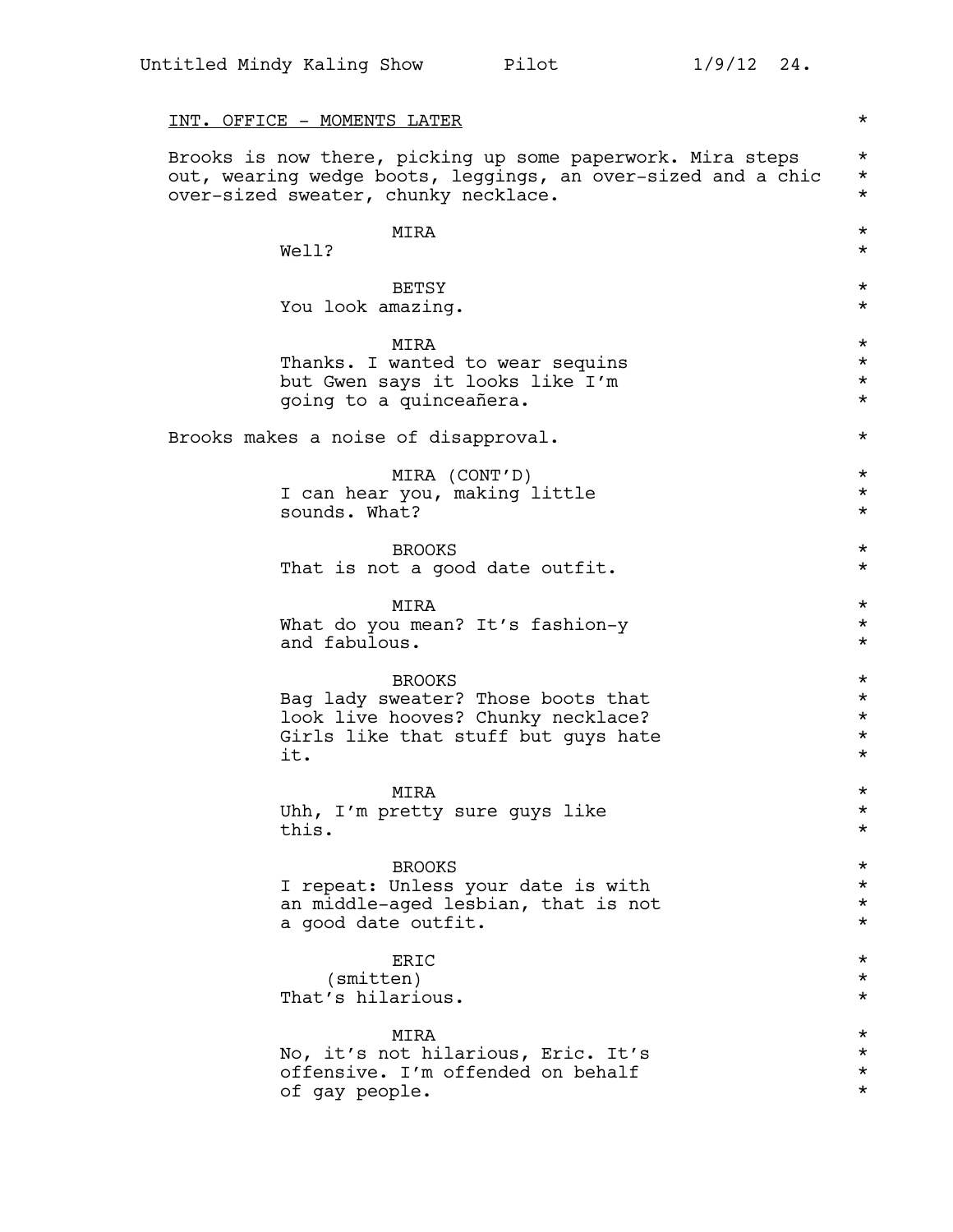$\text{ERIC}$ I'm gay and I loved it.  $\star$  $MIRA$ Shut up, Eric. Other, smarter, gay  $*$ people. \*  $\begin{array}{ccc}\n\text{BROOKS} & & & \star \\
\text{S} & \text{Cents} & \text{Bult what do I} & & \star\n\end{array}$ Just my two cents. But what do I \* know? I'm just a wealthy, single,  $*$ <br>beterosexual white male heterosexual white male.  $\text{ERIC}$  $(into$  it)  $*$ Yeah, you are.  $\star$ BETSY **\*** Well, what do you think she should  $*$ wear?  $\star$  $\texttt{BROOKS}$   $\texttt{*}$   $\texttt{AreaS}$   $\texttt{High}$   $\texttt{headS}$   $\texttt{*}$ Easy. Tight dress. High heels. \*  $MIRA$ Great. Clayton Brooks, everyone,  $\star$ the most boring, predictable man on  $*$ the planet.  $\star$ BROOKS \* Okay, fine. You know what would  $\star$ <br>really look best? If you lost  $\star$ really look best? If you lost \* fifteen pounds. \* Mira's mouth drops open.  $\star$  $MIRA$ You want to get smacked, son?  $*$ A few patients look up, concerned.  $*$ BROOKS  $\star$ (loudly) \* No, Dr. Kaviraya, I don't want to \* get smacked in my place of work. I \* want to peacefully go about my day. \* \* The patients shoot Mira dirty looks.  $*$ BROOKS (CONT'D) \* (whispering)<br>maybe invest in a padded bra. \* \* \* \* \* And maybe invest in a padded bra. Brooks walks away, triumphant. Mira is speechless. We hear a \*

beep. It's her phone.  $\star$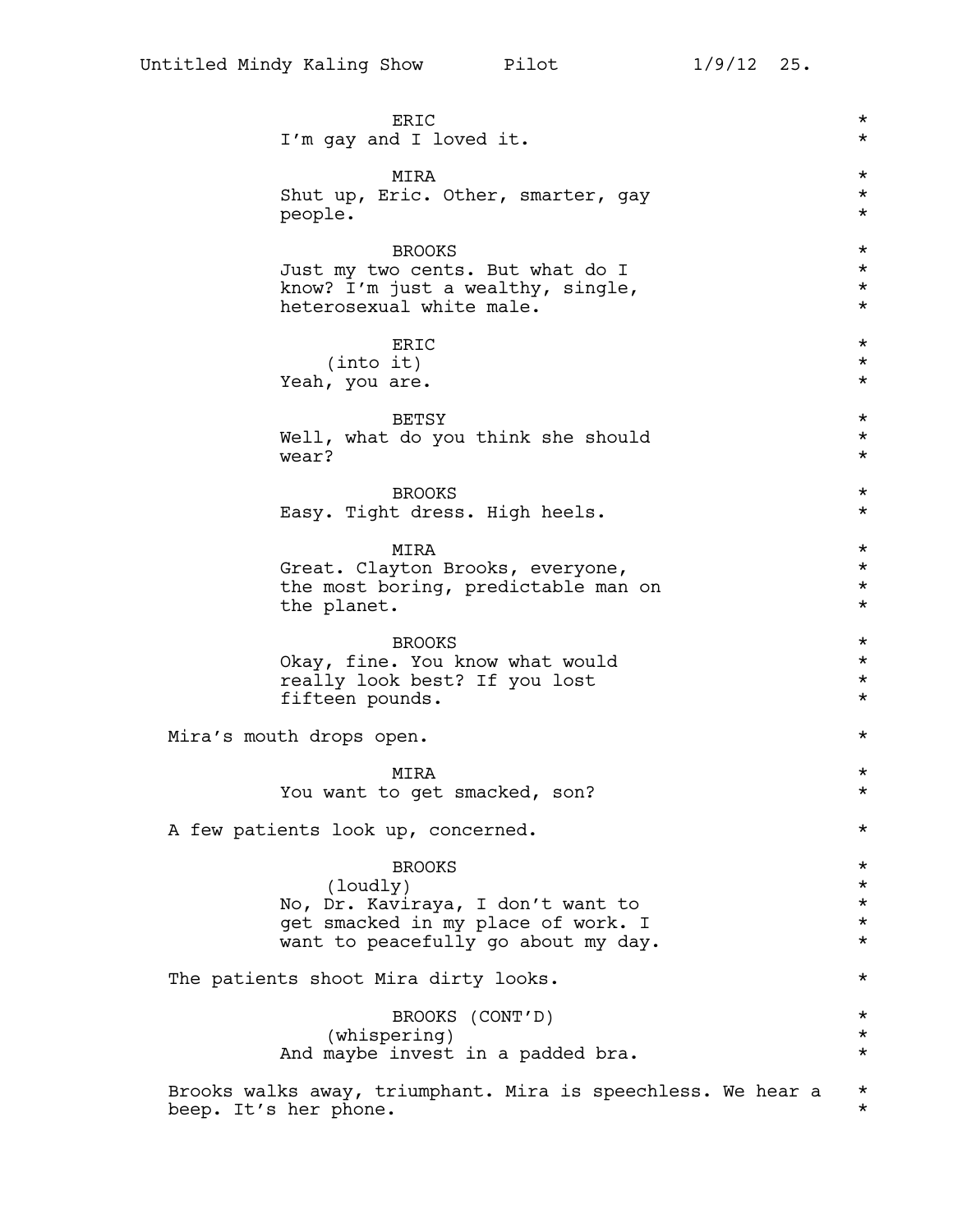It says: "I think you look hot." She looks up. Jeremy is in \*<br>his doorway, smiling at her, She smiles hack his doorway, smiling at her. She smiles back. INT. JEREMY'S OFFICE - CONTINUOUS Mira and Jeremy make out on the floor of his exam room.  $*$ MIRA You smell like peaches. JEREMY You smell like chlorine and vomit. MIRA I'm so sorry. JEREMY No, it makes it more wrong. I love it. Mira runs her fingers through Jeremy's hair. MIRA God, your hair is so thick. It's like a tar pit.  $\star$ Jeremy starts to push up her skirt. MIRA (CONT'D) No wait. Stop. We can't. I told \* myself I wouldn't.  $*$ JEREMY<br>worry about that later.  $\star$ Let's just worry about that later. MIRA We wouldn't worry about it. Only I would.  $\star$ Mira dis-entangles herself.  $\star$ MIRA (CONT'D) I should be using my thirties to try to find a real boyfriend. Because someday I'd like to have a real husband. And some actual kids. My friends all got married in their 20s when I was becoming a doctor. So I can't spend the next ten years fooling around with colleagues even  $\star$ <br>if they look like a mannequin that  $\star$ if they look like a mannequin that  $\star$ <br>came to life. came to life.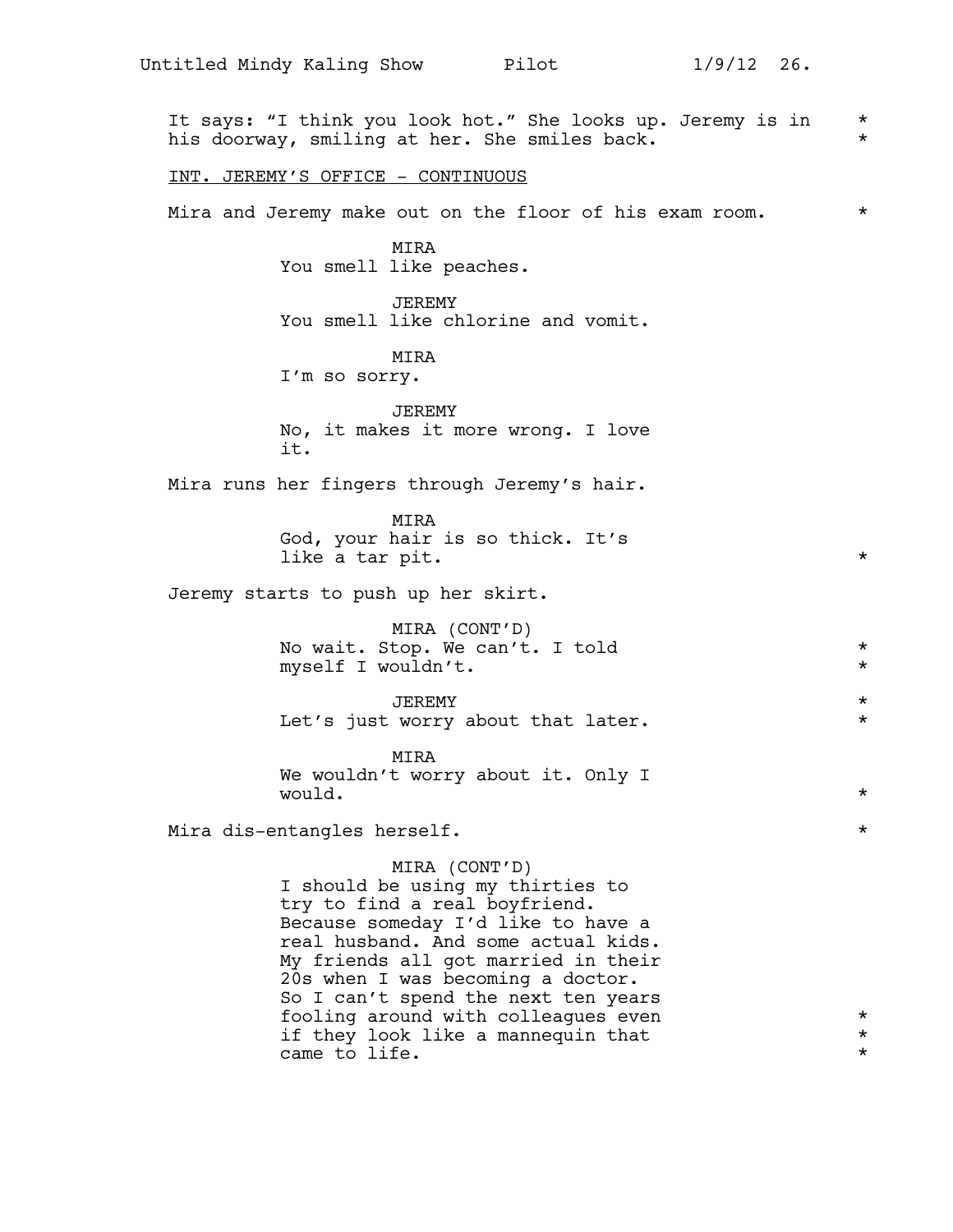|                             | JEREMY<br>That would make a great blog entry.<br>I kind of just want to get naked<br>right now.                                                                                                                                     | $^\star$<br>$^\star$<br>$^\star$<br>$^\star$ |  |  |
|-----------------------------|-------------------------------------------------------------------------------------------------------------------------------------------------------------------------------------------------------------------------------------|----------------------------------------------|--|--|
|                             | MIRA<br>Look, I can still be your hook-up<br>buddy in my forties, fifties, and<br>sixties.                                                                                                                                          | $^\star$                                     |  |  |
|                             | <b>JEREMY</b><br>I won't want to have sex with you<br>in your forties, fifties, and<br>sixties.                                                                                                                                     |                                              |  |  |
|                             | MIRA<br>Sorry. I want to, but I can't.                                                                                                                                                                                              | $^\star$                                     |  |  |
|                             | Mira turns to leave. She then impulsively kisses him.                                                                                                                                                                               | $^\star$                                     |  |  |
|                             | MIRA (CONT'D)<br>I think that's a good compromise.<br>Addicts can't go cold turkey. It<br>doesn't work.                                                                                                                             | $^\star$<br>$^\star$<br>$^\star$<br>$^\star$ |  |  |
|                             | She kisses him again.                                                                                                                                                                                                               | $^\star$                                     |  |  |
|                             | MIRA (CONT'D)<br>Okay, that was too much.                                                                                                                                                                                           | $^\star$<br>$^\star$                         |  |  |
|                             | Mira leaves. Jeremy is a little impressed at her restraint.                                                                                                                                                                         | $^\star$                                     |  |  |
| <u>INT. HALLWAY - LATER</u> |                                                                                                                                                                                                                                     |                                              |  |  |
|                             | Mira walks, now on the phone. She's in tight dress and high<br>heels and her coat, on her way out.                                                                                                                                  | $^\star$<br>$^\star$                         |  |  |
|                             | GWEN (O.C.)<br>You're lying.                                                                                                                                                                                                        | $^\star$                                     |  |  |
|                             | MIRA<br>I didn't! Mostly because I'm<br>wearing Spanx. But no, I didn't.                                                                                                                                                            | $^\star$<br>$^\star$                         |  |  |
|                             | GWEN $(0.C.)$<br>That's my girl. He's ridiculous<br>looking, though. I don't think I<br>would've been able to stop.<br>(to someone off-camera)<br>Sophie don't use that kid's<br>inhaler. You don't have asthma.<br>(then, to Mira) | $^\star$<br>$^\star$<br>$^\star$<br>$^\star$ |  |  |
|                             | You're not wearing sequins, right?<br>Sequins are for earnest sluts.                                                                                                                                                                | $^\star$<br>$^\star$                         |  |  |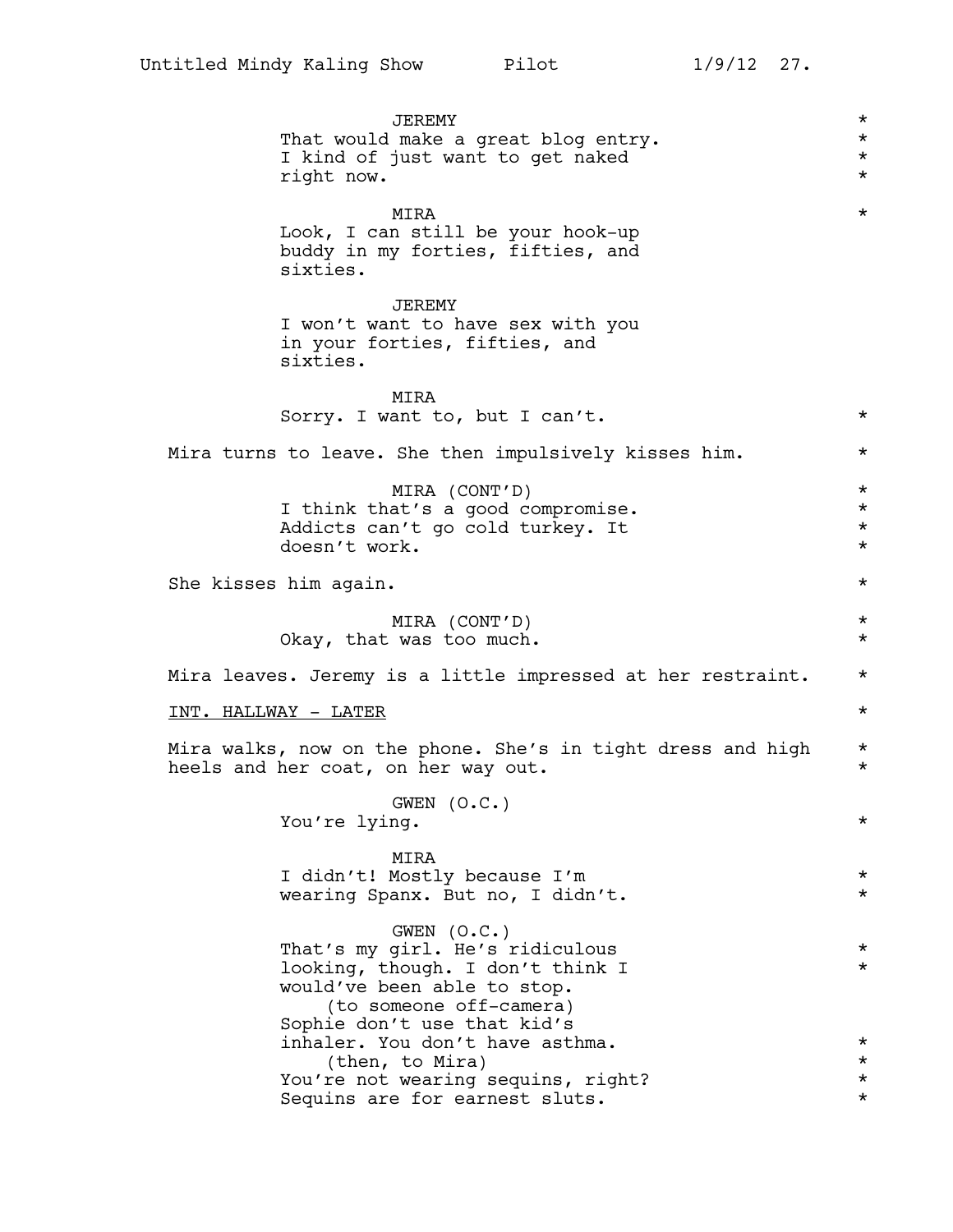| MIRA<br>I disagree with that, but no, I'm<br>not.<br>(quietly)<br>Tight dress, high heels.                                                                                                                                                                                | $^\star$<br>$^\star$<br>$^\star$<br>$^\star$<br>$^\star$                         |
|---------------------------------------------------------------------------------------------------------------------------------------------------------------------------------------------------------------------------------------------------------------------------|----------------------------------------------------------------------------------|
| <b>GWEN</b><br>That's perfect, Mir!                                                                                                                                                                                                                                       | $^\star$<br>$^\star$                                                             |
| Mira hits the elevator button.                                                                                                                                                                                                                                            |                                                                                  |
| MIRA<br>I think it's lateral, but whatever.<br>I'm so excited to meet Dennis. Eric<br>printed out a picture of him from<br>Facebook. It's super tiny because<br>all Eric's friends are gay tweakers<br>and have no degrees of friends<br>close to him. But he looks good. | $^\star$<br>$^\star$<br>$^\star$<br>$^\star$<br>$^\star$<br>$^\star$<br>$^\star$ |
| Mira squints at a print out of a tiny pixillated picture.                                                                                                                                                                                                                 | $^\star$                                                                         |
| MIRA (CONT'D)<br>I think I love Dennis. Is that<br>possible?                                                                                                                                                                                                              | $^\star$                                                                         |
| <b>GWEN</b><br>No. That's weird. You have not met<br>or spoken to him.                                                                                                                                                                                                    |                                                                                  |
| MIRA<br>It seriously feels like love<br>though.                                                                                                                                                                                                                           |                                                                                  |
| GWEN $(0.C.)$<br>Mira, I didn't want to tell you<br>this to freak you out, but Dennis<br>is an analyst for Beyonce<br>Knowles.                                                                                                                                            |                                                                                  |
| The elevator opens.                                                                                                                                                                                                                                                       |                                                                                  |
| MIRA<br>You think you have to use her last<br>name?! Oh. My. God.<br>(to the people in the<br>elevator)<br>Go. Go! I'm obviously not getting<br>on.                                                                                                                       |                                                                                  |

# **END OF ACT TWO**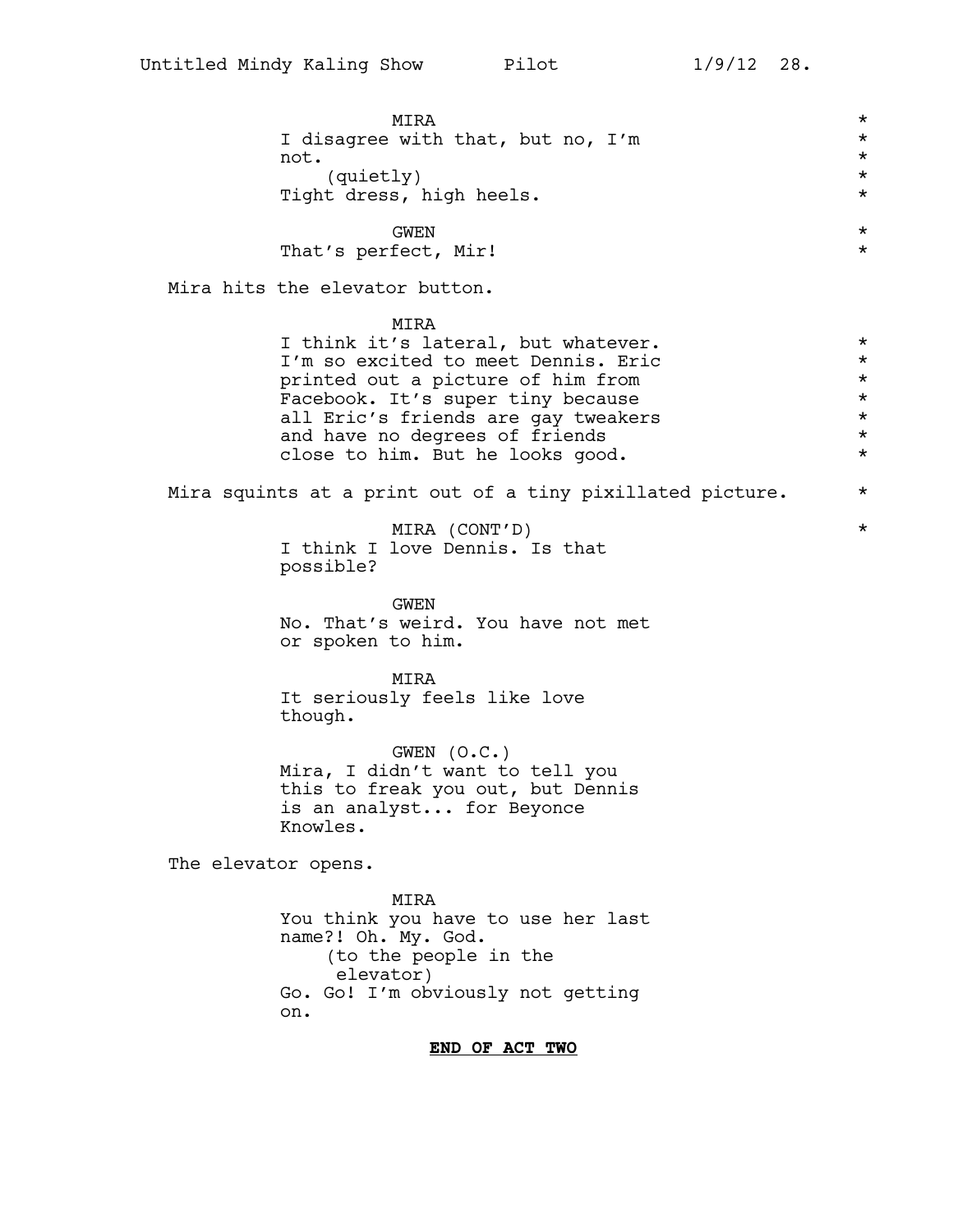# **ACT THREE**

#### EXT. RESTAURANT - NIGHT TIME

| Mira sits inside the backseat of a running cab. She is                | $\star$ |
|-----------------------------------------------------------------------|---------|
| praying aloud.                                                        | $\star$ |
| <b>MTRA</b>                                                           | $\star$ |
| Dear Lord, please let this date be<br>good. May he have the wealth of | $\star$ |
| Mayor Bloomberg. The personality of                                   | $\star$ |
| Jon Stewart. The face of Michael                                      | $\star$ |
| Fassbender.                                                           | $\star$ |
| (beat, sure, why not?)<br>The penis of Michael Fassbender.            | $\star$ |
| The cab driver clicks the meter back on, impatiently.                 | $\star$ |
| MIRA (CONT'D)                                                         | $\star$ |
| I'm going, I'm going.                                                 | $\star$ |

### INT. RESTAURANT - A LITTLE LATER

Mira enters the restaurant, tentatively. She approaches a hostess.

> MIRA Hi. I'm here to meet a man I've never met before on a blind date. He's in finance, so I'm assuming he's in a suit. Probably a fancy one. He's Caucasian.

HOSTESS (annoyed) Does this Caucasian man have a first or last name?

MIRA Oh! Yes. Dennis.

The hostess gestures to a HANDSOME GUY IN A CORNER BOOTH.

MIRA (CONT'D) (psyched, to herself) Whoa. Dennis. Way to look.  $\star$ 

INT. RESTAURANT - SOON AFTER

Mira sits with Dennis at a table.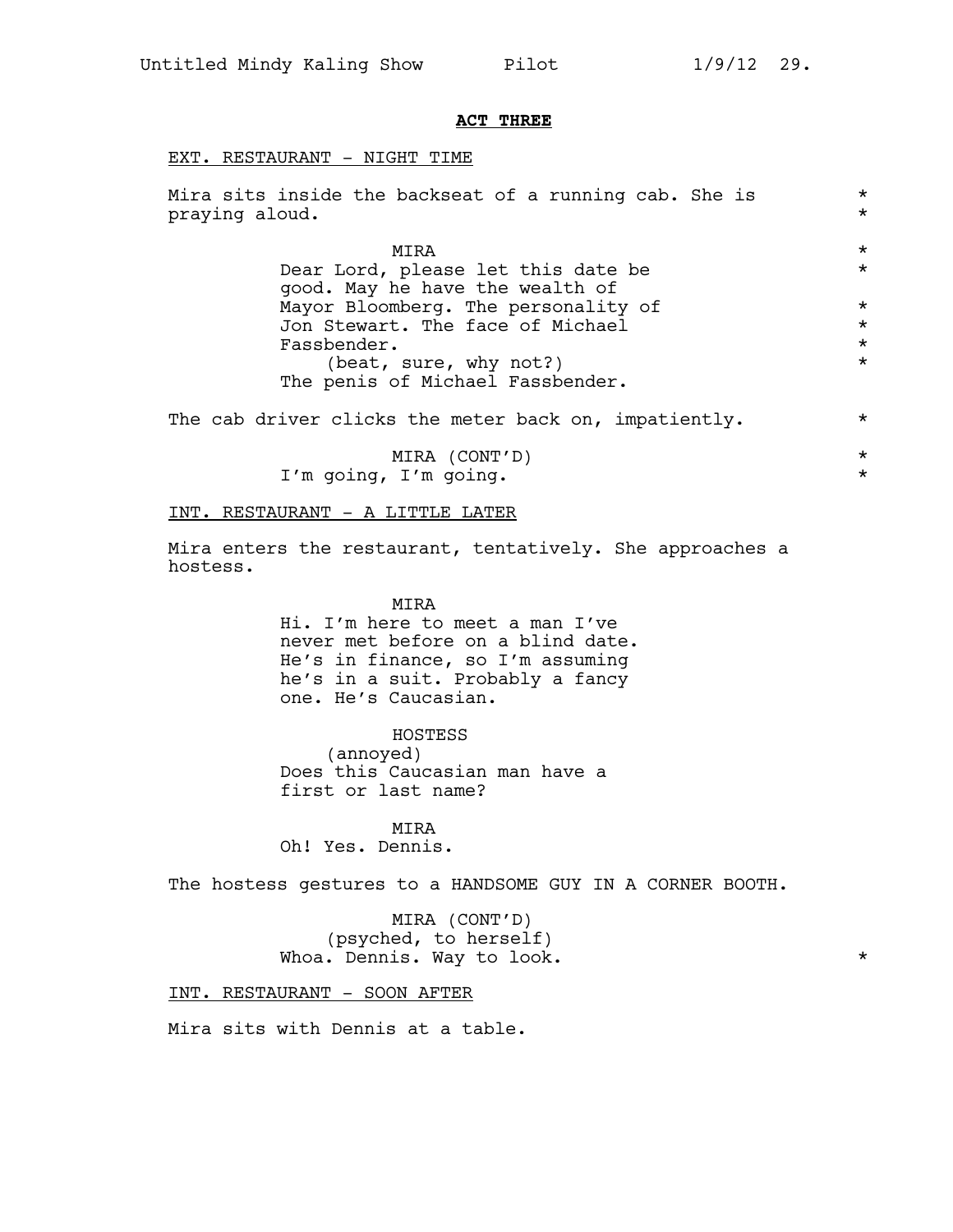**MTRA** Hi. I'm Mira. Sorry I'm late. Just came from a delivery. Threw this on and raced over.

DENNIS You look very pretty for having  $*$ raced over.

MIRA

That is so sweet. But yeah, like I said, I'm so not prepared in any  $*$ way for this date. Or is it even a date? I don't care - I just like to meet interesting people.

# DENNIS \*

It's a date.

Mira opens the menu, happily.  $\star$ 

MIRA

What should I get? I'm basically a vegetarian. I eat chicken and fish and hamburgers. Never steak.

INT. RESTAURANT - A LITTLE LATER

MIRA

Wall Street, huh? So you guys must have access to a lot of drugs. That must be cool.

Dennis laughs.

DENNIS I don't have access to drugs, actually. Do you?

MIRA No, I hate drugs. I don't even know how to do them. I didn't know pot and marijuana were the same thing until college.

We see Mira discreetly cross off "Drugs" with a golf pencil on a small list that is sitting on her lap. Her beeper goes off. She silences it.

> MIRA (CONT'D) Sorry about that. (then) (MORE)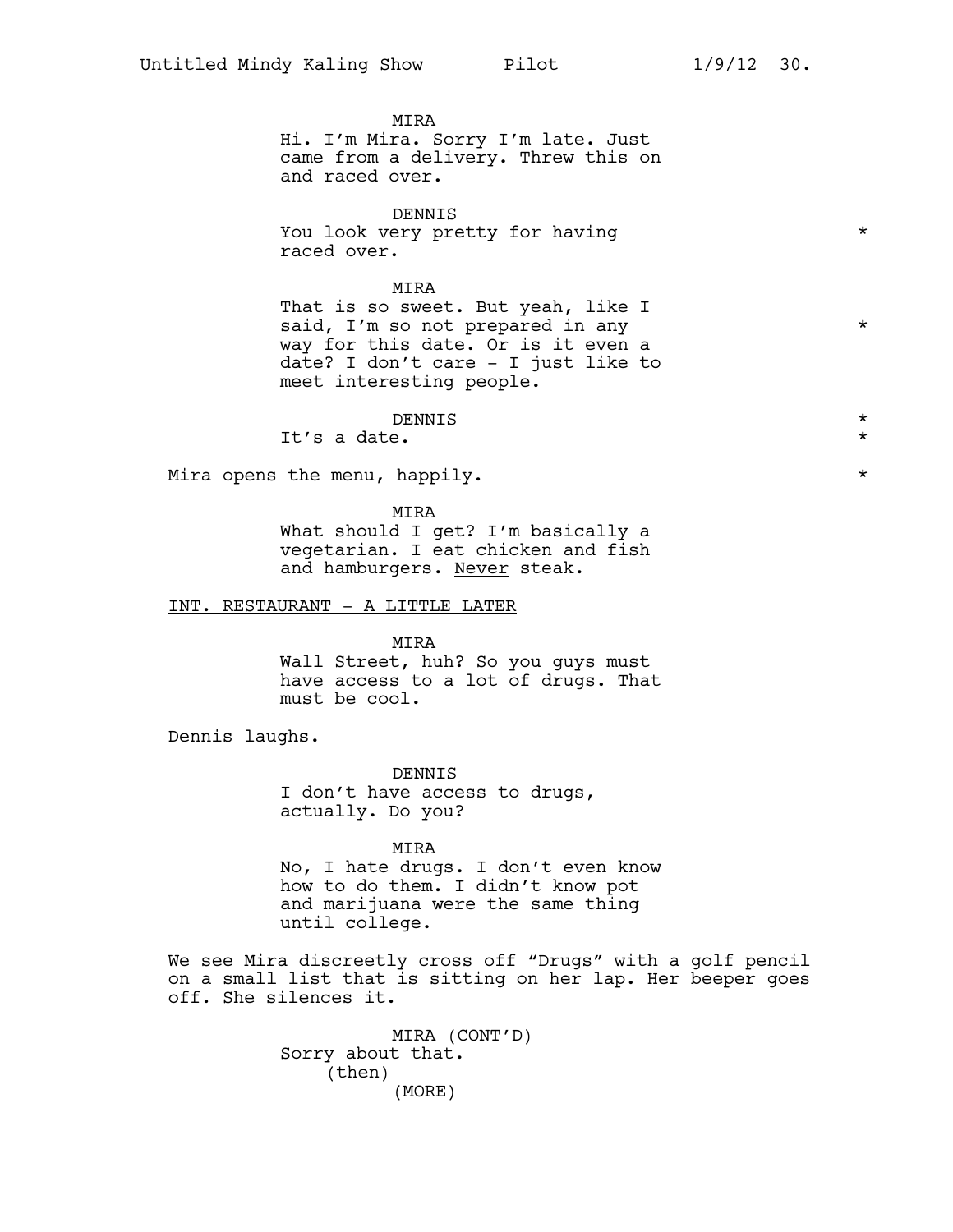| Untitled Mindy Kaling Show Pilot |                                           |                 |                                                                                                            | $1/9/12$ 31. |                                          |
|----------------------------------|-------------------------------------------|-----------------|------------------------------------------------------------------------------------------------------------|--------------|------------------------------------------|
|                                  | therapists in the city.                   | MIRA (CONT'D)   | But the stress of your job, finance<br>is an emotional rollercoaster, I<br>bet. Good thing there's so many |              | $\star$                                  |
|                                  | I'm stressed.                             | DENNIS          | I wouldn't know. I go running when                                                                         |              |                                          |
|                                  |                                           |                 | Mira smiles, crosses off "Depression" on her list.                                                         |              |                                          |
|                                  | passed me, before.                        | <b>MIRA</b>     | Me too. Well, slow jogging. And I<br>mean slow. Like elderly people have                                   |              |                                          |
|                                  |                                           | <b>DENNIS</b>   | That sounds really cute, actually.                                                                         |              | $\star$                                  |
|                                  | Dennis places his hand on Mira's.         |                 |                                                                                                            |              | $\star$                                  |
|                                  | way at all.                               | DENNIS (CONT'D) | Carl said you were kind of crazy<br>and dramatic. But you're not that                                      |              | $\star$<br>$\star$<br>$\star$<br>$\star$ |
|                                  | Mira smiles. YES. YES. SEE? I CAN CHANGE! |                 |                                                                                                            |              | $\star$                                  |
|                                  | I hate drama. I'm like Mary J.<br>Blige.  | MIRA            |                                                                                                            |              | $\star$<br>$^\star$                      |
|                                  | Mira's phone starts vibrating.            |                 |                                                                                                            |              |                                          |
|                                  | Boy, you're blowing up.                   | DENNIS          |                                                                                                            |              |                                          |
|                                  | It's stupid. I hate it.                   | MIRA            |                                                                                                            |              |                                          |
| water.                           |                                           |                 | Mira takes the battery out of her phone and drops it in her                                                |              |                                          |
|                                  |                                           | MIRA (CONT'D)   | Battery destroyed. My calm, adult                                                                          |              | $^\star$                                 |

self is all yours.

DENNIS

I love it.

MIRA (then, glancing at card) Say, what are your feelings on...um...huh.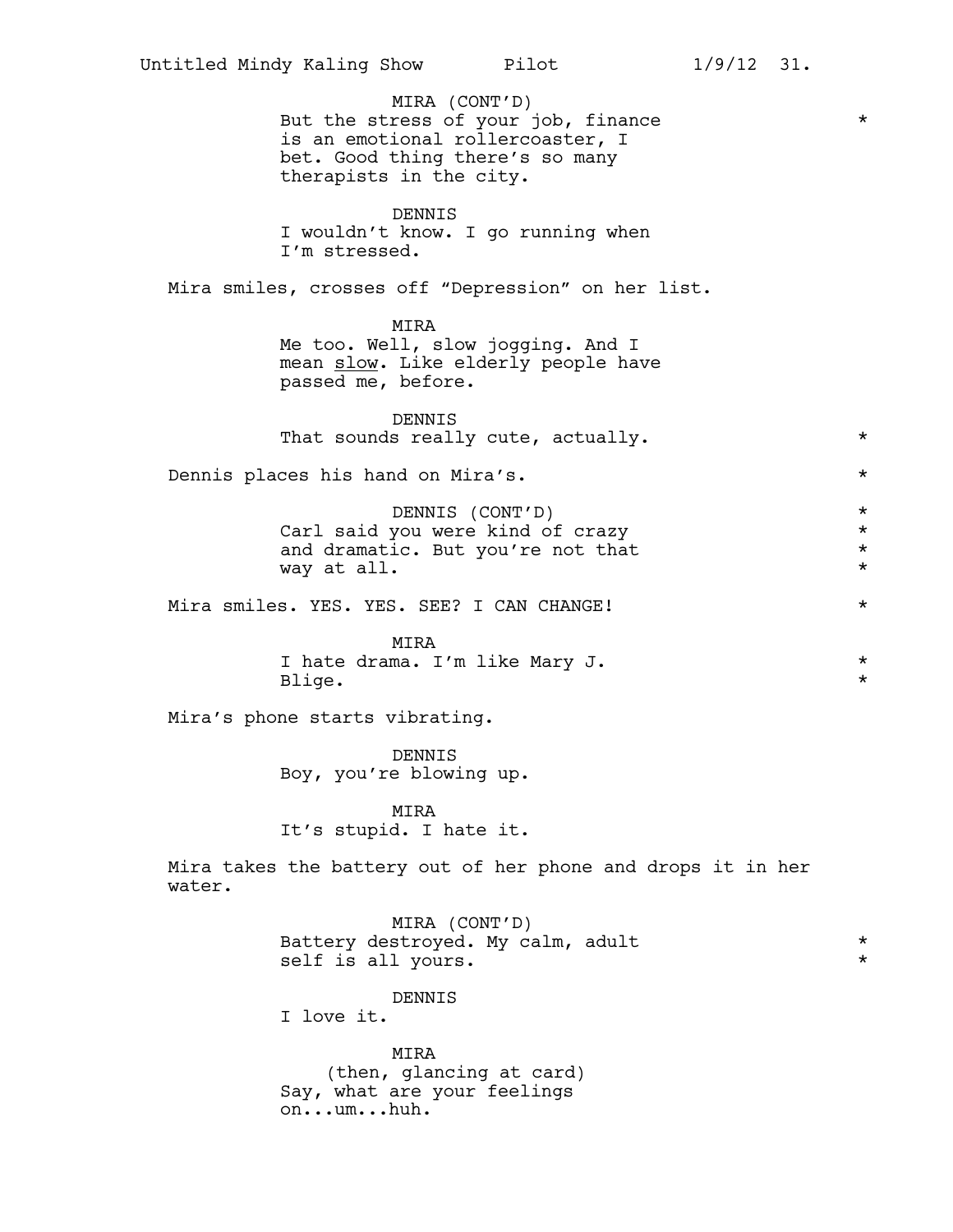She glances at her card. It says: "Married" \*

MIRA (CONT'D) How do I put this...umm, are you \* married?

DENNIS What? No. Why would I be on a date with you if I was married?

#### MIRA

(psyched) Yeah, you're right. My question made no sense. I think maybe I'm a little tipsy, because I barely ate, because my appetite is so small.

The hostess comes over:  $\star$ 

HOSTESS

Miss? You have an emergency phone call.

DENNIS If you need to take it, go.

MIRA One second, please. And please don't disappear or go anywhere or I won't be sure I didn't dream this entire date.

Dennis smiles warmly.

INT. BY THE WOMEN'S BATHROOM - MOMENTS LATER

Mira's on the phone, very angry.

MIRA

Are you seriously calling me on my date? How did you even know I was here?

MAX  $(0.S.)$ The large woman at your office told me.

#### MIRA

I'm going to kill Betsy. Are you happy now, Max? You are responsible for that large woman's imminent termination.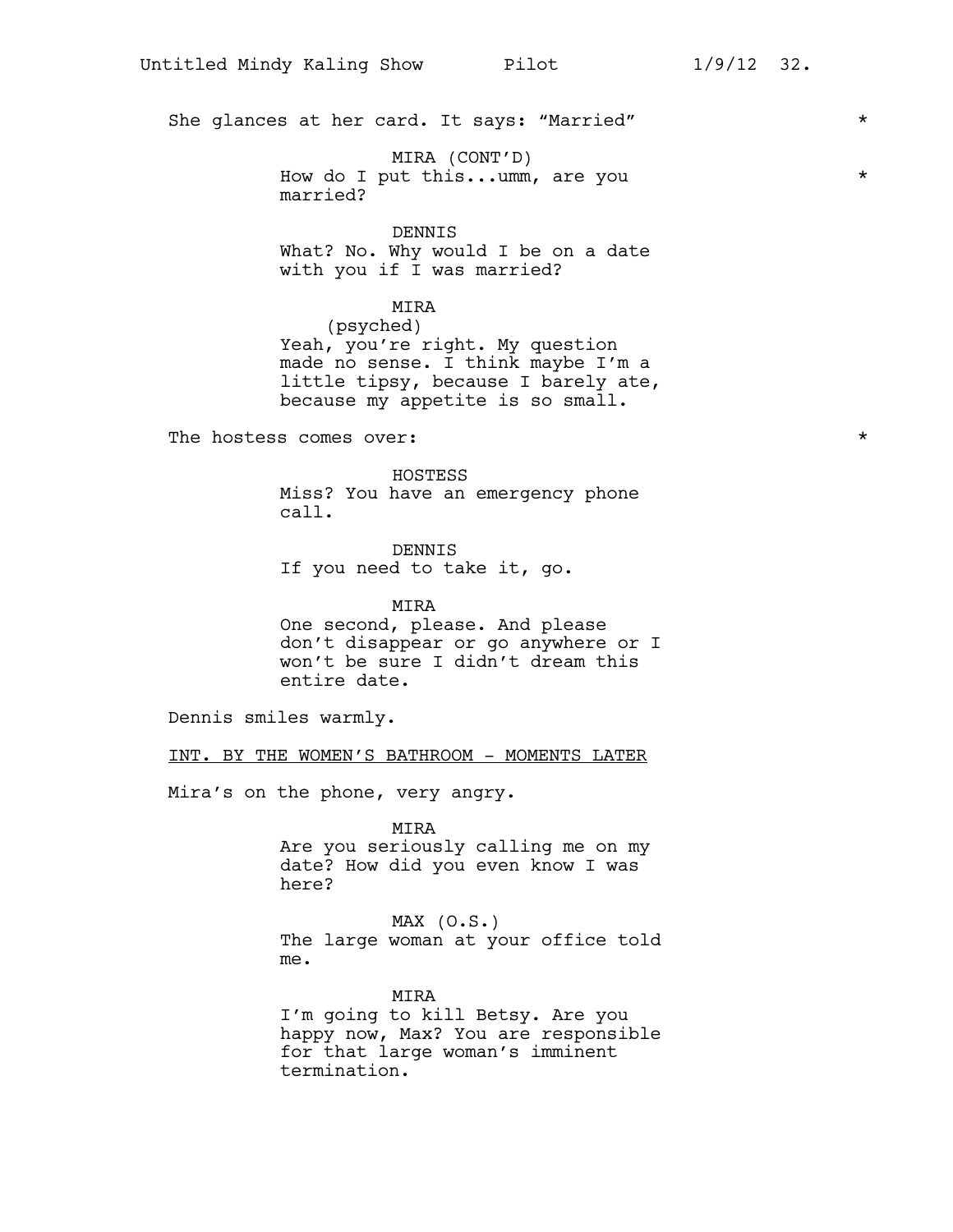$MAX (0.S.)$ I'm really scared, Dr. Mira. Please come see my mom.

MIRA I'm on a date, Max. Do you even understand the difficulty of a chubby 31-year-old woman going on a legit date with a professional white male who is not bald?

 $MAX (0.S.)$ 

Huh?

MIRA Fine. Fine. Dammit.

#### INT. RESTAURANT TABLE - MOMENTS LATER

Mira stands by a bewildered Dennis, holding her coat.

DENNIS \* You're leaving? Can't someone else \* \* \* cover for you?

MIRA Technically yes, but I really need to go.

He looks puzzled.

#### MIRA (CONT'D)

I don't have many patients. But the ones I do have chose me when they have literally dozens of other better options in my own building.<br>So if they're willing to take that chance on me, I feel like the least I can do is be there when they're  $*$ having a baby.

DENNIS So, I'll just finish dinner by myself.

#### MIRA

I had a great time. You're  $\star$ incredibly cute, and from what I  $*$ can tell, you have no  $*$ imperfections. I'm sorry I'm not \* able to stay. I hope we can go out again sometime.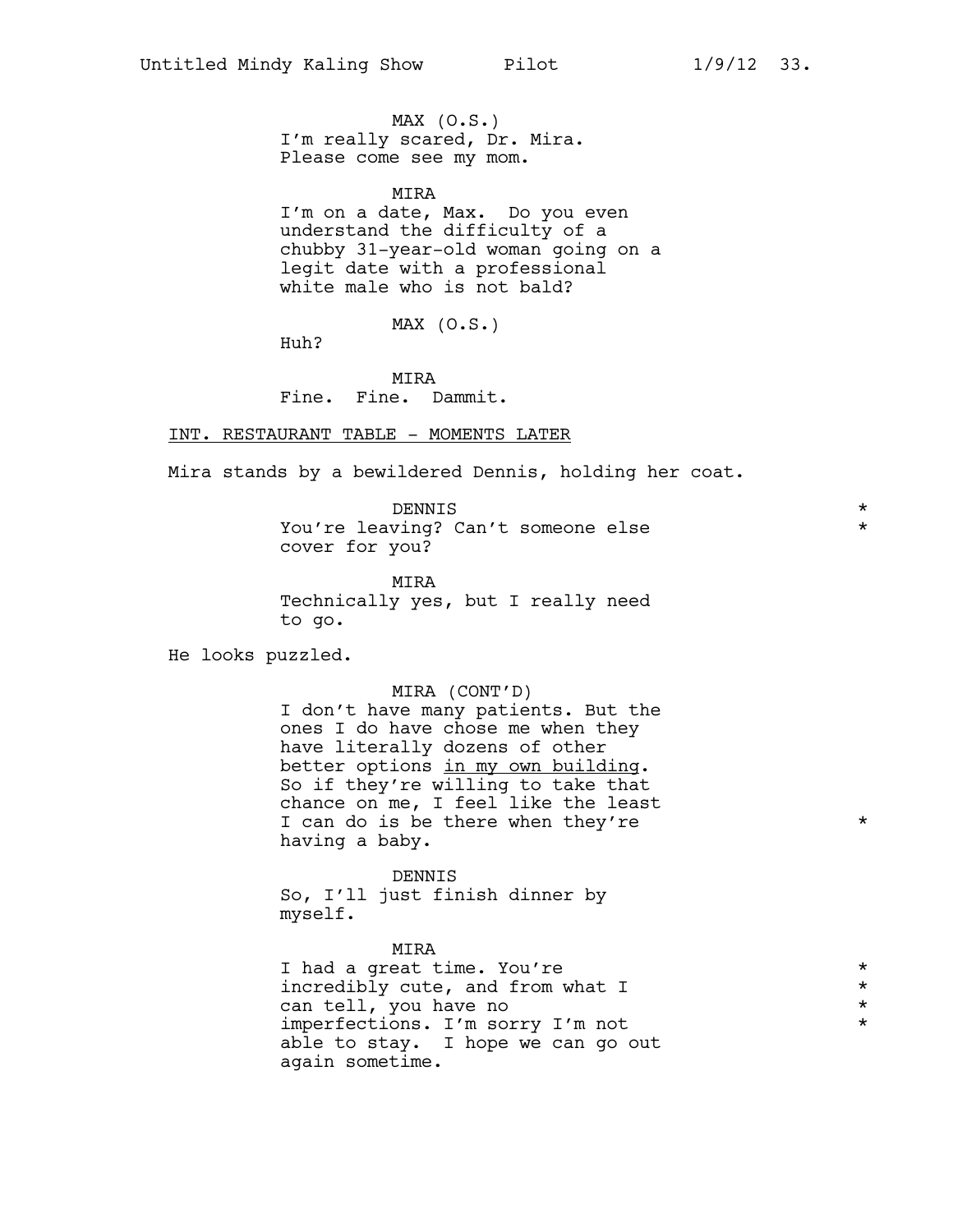DENNIS (no way) Sure. I'll call you.

| MTRA                   |  |
|------------------------|--|
| (sad, goodbye)         |  |
| Looking forward to it. |  |

Mira exits. She kicks the wall on the way out.  $*$ 

MIRA (CONT'D) \* Dammit! Dammit! Dammit! \*

EXT. STREET - NIGHT

Mira runs out in her cocktail dress.

MIRA

There are no taxis.

Taxi!

|  | MIRA (CONT'D) |  |  |
|--|---------------|--|--|
|--|---------------|--|--|

Dammit! \*

### EXT. STREET - NIGHT - CONTINUOUS

Mira books it down the street. She stops and takes off her heels, sprinting.

|         | <b>MTRA</b> | ىلە |  |
|---------|-------------|-----|--|
| Dammit! |             | -1- |  |

#### EXT. ST. ELIZABETH'S MEDICAL CENTER - CONTINUOUS

Mira races in. She slides into the elevator. She hits her  $*$ shoes against the wall, annoyed. The set of the state of  $\star$ 

INT. LABOR & DELIVERY - CONTINUOUS

Mira bursts in.

MIRA Marilyn! Prep the patient. I'm scrubbin' in!

# INT. HOSPITAL - DOCTORS' LOCKER ROOM

Mira hurls her purse on the floor and opens her locker. Close-  $*$ <br>up as she presses play on the iPod dock. We hear Beyonce's up as she presses play on the iPod dock. We hear Beyonce's "Countdown" play. Listening to this song, she closes her eyes  $*$ <br>for a moment, centering berself, She opens her eyes with a for a moment, centering herself. She opens her eyes with a  $*$  new-found focus. new-found focus.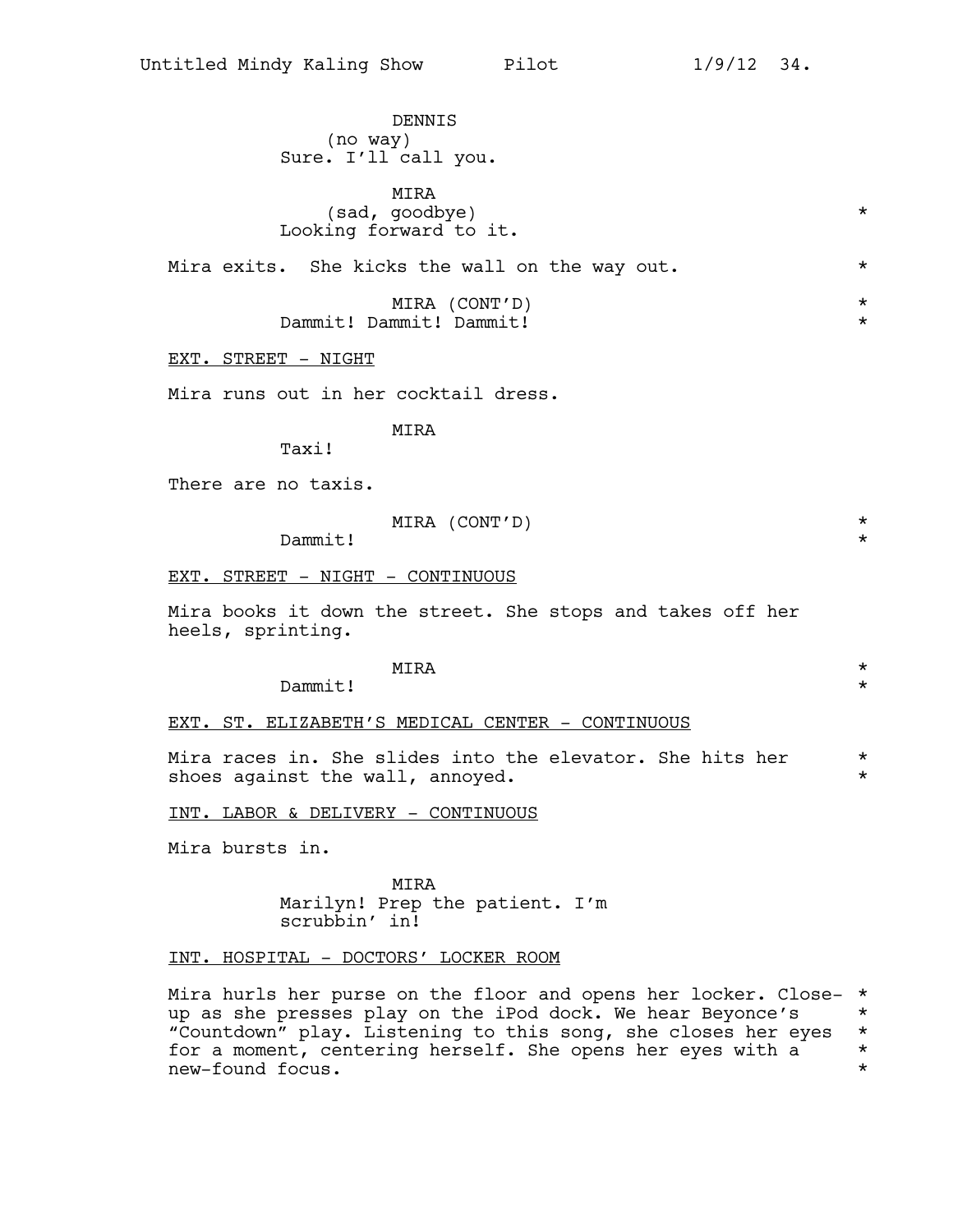We now see why Mira is our hero: alone in the doctors' locker room, she has a confidence and energy we have not seen before. To the beat of this awesome song, Mira looks in the \* mirror. She is ready and psyched. She takes off her earrings, puts her hair in a bun, takes out her contacts, puts on her glasses, washes her hands, and gets ready for the delivery. She is all business. She's calm, confident.

We see her walk in slow-mo out of the doctors' locker room in her scrubs to the operating room like Danny Ocean. Who wouldn't want this woman to be her doctor?

INT. HOSPITAL - DELIVERY ROOM - A LITTLE LATER

Nasreen and Max are there. They look terrified.

MIRA

Max, your baby sister is upside down, so I need to do an emergency c-section on your mom. Will you tell her?

Max translates.

MIRA (CONT'D)

To do that, we're going to have to put you under.

Max translates. Nasreen nods. \*

MAX I don't want to leave her.

MIRA It's going to be okay. I do these all the time, and I know what I'm doing.

Max translates. Nasreen nods.

MIRA (CONT'D) (to Max) Hey. You're going to be okay, too. I promise. Sit right outside. Take my phone.

Mira gestures to the phone. Max takes it and leaves.

EXT. OPERATING ROOM - A LITTLE LATER

Mira is operating. We see Brooks watching from the window of the operation room.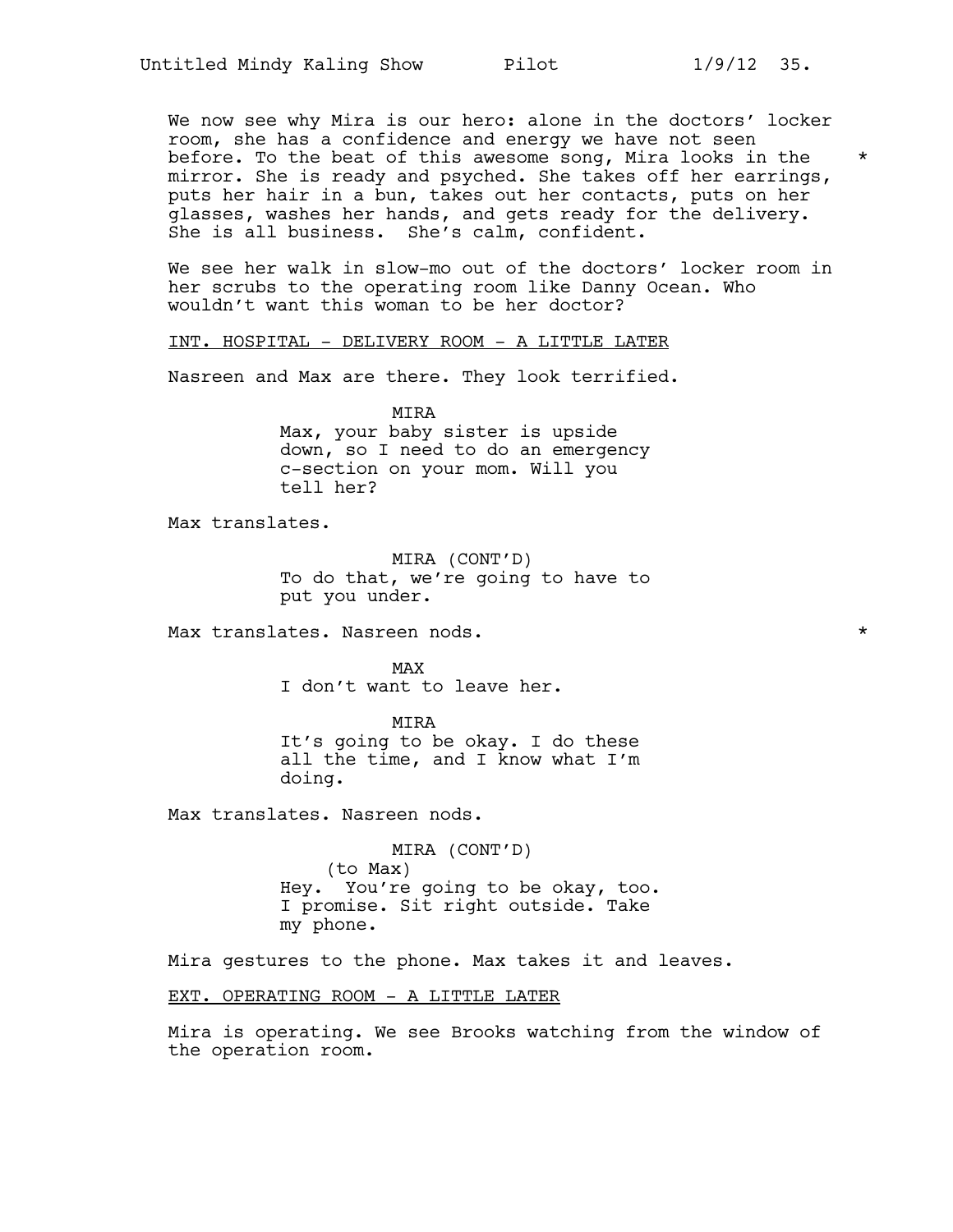# INT. RECOVERY ROOM - TWO HOURS LATER

Nasreen holds her baby girl with Max next to her. They look \* to Mira gratefully. Mira smiles back, going over details of  $*$ the surgery.  $\star$ INT. HOSPITAL - DOCTORS' LOUNGE - AN HOUR LATER \* Mira sits in the doctors' lounge playing Connect Four by herself on a table. On the TV we see *When Harry Met Sally* is \*<br>playing, Billy Crystal is running through the Manhattan \* playing. Billy Crystal is running through the Manhattan \* streets.  $\star$ BILLY CRYSTAL (V.O.) \* ...When you realize you want to \* spend the rest of your life with  $*$ somebody, you want the rest of your \* life to start as soon as possible.  $*$ Mira watches, a little sad. Brooks stands watching it in the  $*$ doorway. BROOKS  $\star$ Who would actually do that? You \* don't need to run. You can just see  $*$ <br>her the next day. her the next day. MIRA  $\qquad$   $\qquad$   $\qquad$   $\qquad$   $\qquad$   $\qquad$   $\qquad$   $\qquad$   $\qquad$   $\qquad$   $\qquad$   $\qquad$   $\qquad$   $\qquad$   $\qquad$   $\qquad$   $\qquad$   $\qquad$   $\qquad$   $\qquad$   $\qquad$   $\qquad$   $\qquad$   $\qquad$   $\qquad$   $\qquad$   $\qquad$   $\qquad$   $\qquad$   $\qquad$   $\qquad$   $\qquad$   $\qquad$   $\qquad$   $\qquad$   $\qquad$  What? Who wouldn't run? \* They look at each other.  $\star$ MIRA (CONT'D) \* How are we the same species?  $\star$ Brooks sits down at the same table.  $*$ BROOKS  $\star$ I'm assuming, date is cancelled? \* \* Mira nods, a little miserable.  $\star$ BROOKS (CONT'D) \* Who was the guy? MIRA An analyst. BROOKS What did he analyze?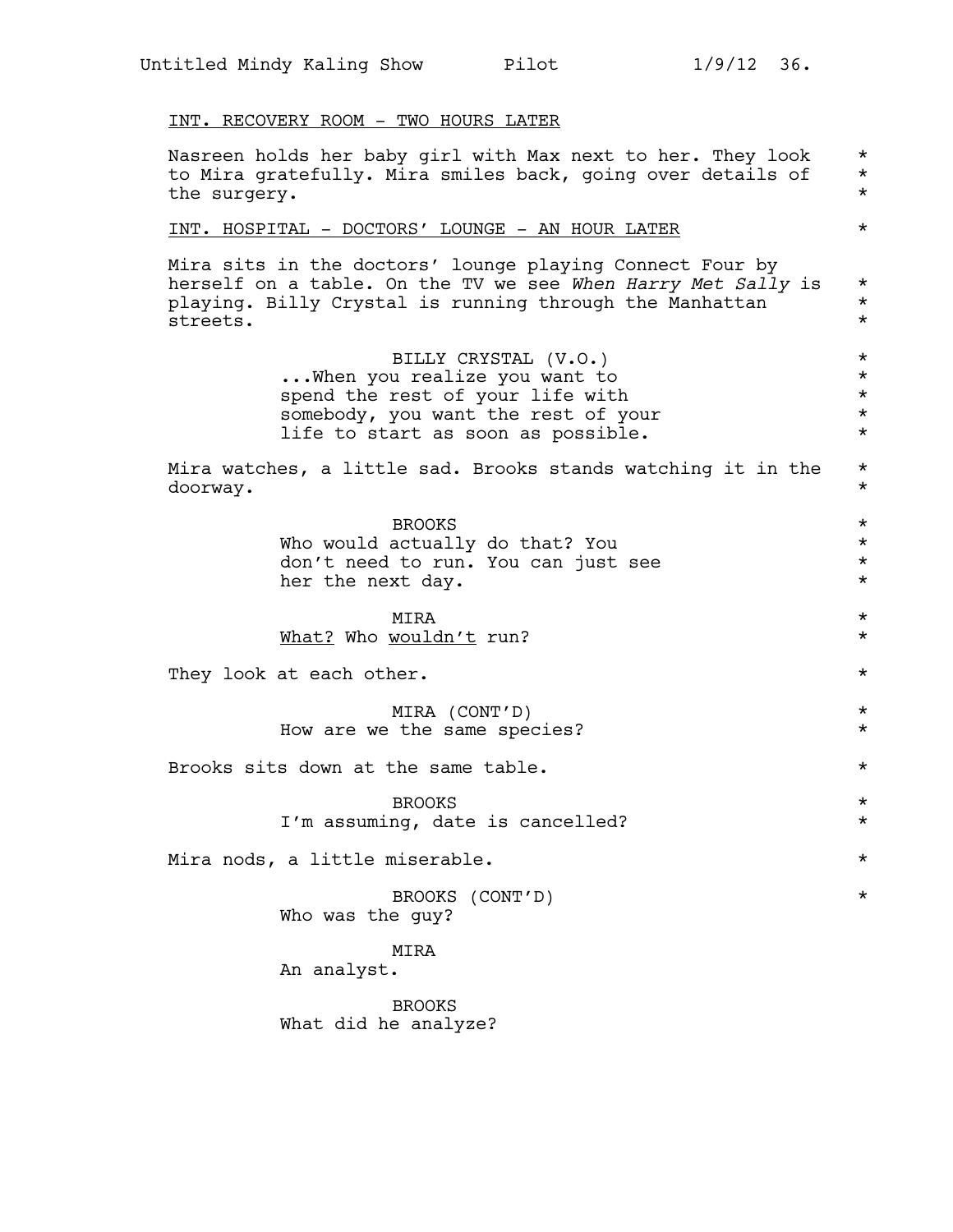**MTRA** I don't know. Stocks or something? Files? But he made a lot of money  $*$ and he wasn't clinically depressed. BROOKS Whoa. Book a church.  $\star$ MIRA  $\qquad$   $\qquad$   $\qquad$   $\qquad$   $\qquad$   $\qquad$   $\qquad$   $\qquad$   $\qquad$   $\qquad$   $\qquad$   $\qquad$   $\qquad$   $\qquad$   $\qquad$   $\qquad$   $\qquad$   $\qquad$   $\qquad$   $\qquad$   $\qquad$   $\qquad$   $\qquad$   $\qquad$   $\qquad$   $\qquad$   $\qquad$   $\qquad$   $\qquad$   $\qquad$   $\qquad$   $\qquad$   $\qquad$   $\qquad$   $\qquad$   $\qquad$  Maybe I won't get married. Maybe \* I'll travel and take lovers and be \* friends with Gail and Oprah.  $*$ BROOKS \* Plenty of unmarried women have fulfilling lives. They adopt \* animals, volunteer.  $\qquad \qquad \star$ MIRA You know what? This pizza sucks.  $*$ The food was better in jail. BROOKS Then why are you eating all of it? It's to share.  $\star$ MIRA This is not an individual pizza? God, pizzas are getting so small these days. BROOKS Well, if he's not depressed, he's probably a murderer, or in love  $\star$ <br>with his mom or something. Or both. with his mom or something. Or both.  $\times$ You know, you actually didn't do a  $*$ terrible job with that breach.  $*$ MIRA I knew it, stalker! You were lurking like a vulture!  $*$ BROOKS Yeah, my master plan was that you'd  $*$ get distracted and make a rambling, offensive speech, and then, I'd \* pounce. MIRA (amazed) That was kind of funny, Brooks.  $*$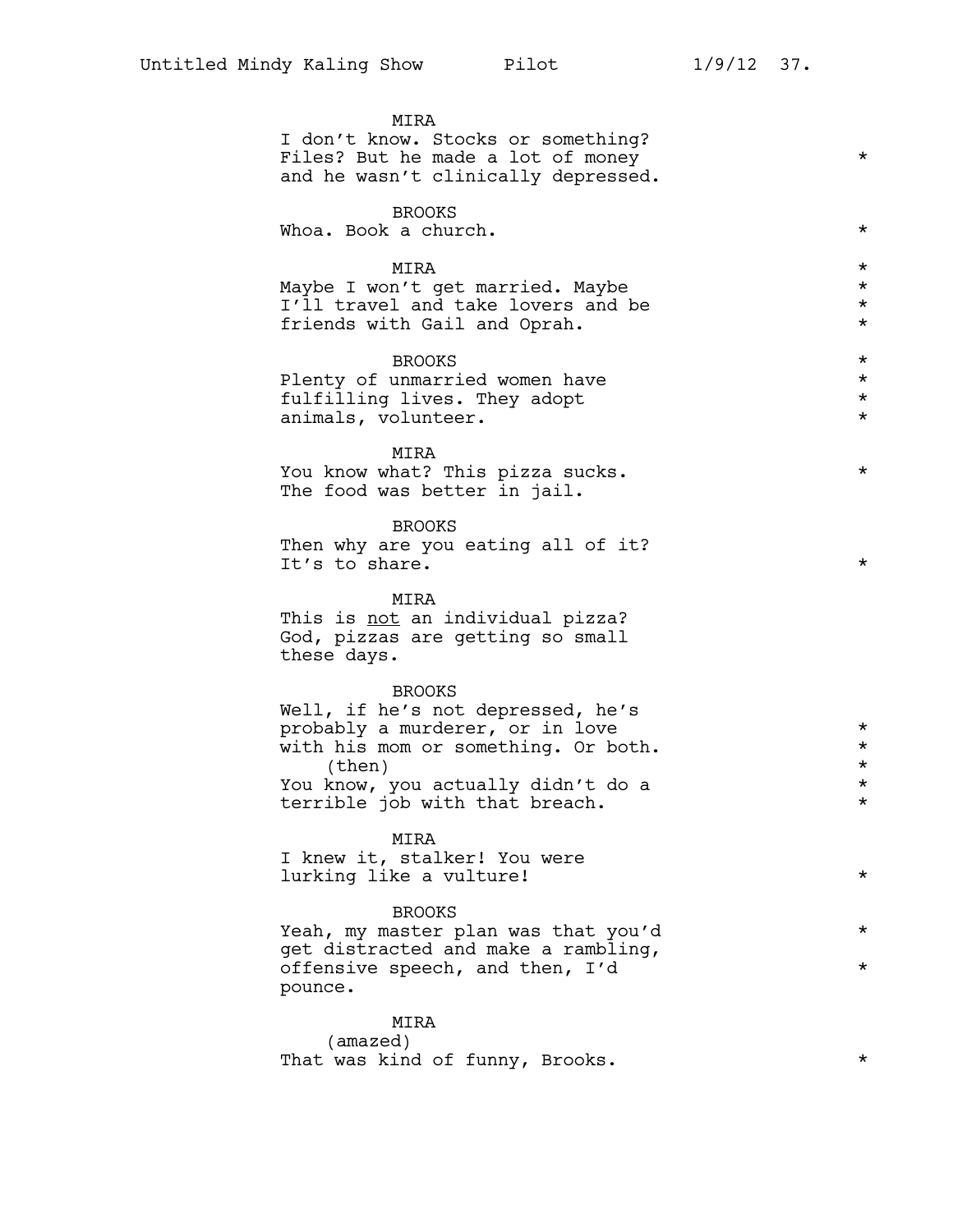|                                                      | <b>BROOKS</b>                                                                            | $^\star$             |  |  |
|------------------------------------------------------|------------------------------------------------------------------------------------------|----------------------|--|--|
|                                                      | I supposed we're both capable of                                                         | $^\star$             |  |  |
|                                                      | impressing each other, once a                                                            | $^\star$             |  |  |
|                                                      | decade or so.                                                                            | $^\star$             |  |  |
|                                                      |                                                                                          |                      |  |  |
|                                                      | They sit in not-unfriendly silence.                                                      | $^\star$             |  |  |
|                                                      |                                                                                          |                      |  |  |
|                                                      | MIRA                                                                                     | $^\star$             |  |  |
|                                                      | You know what? This morning, I woke                                                      | $^\star$             |  |  |
|                                                      | up in jail because I was broken up                                                       | $^\star$             |  |  |
|                                                      | over a guy who fixes teeth for a                                                         | $^\star$             |  |  |
|                                                      | living. Now, I'm watching one of my                                                      | $^\star$             |  |  |
|                                                      | favorite movies, I have a new                                                            | $^\star$             |  |  |
|                                                      | patient, I just delivered a baby                                                         | $^\star$             |  |  |
|                                                      | into this world, and-                                                                    | $^\star$             |  |  |
|                                                      | (extra proudly)                                                                          | $^\star$             |  |  |
|                                                      | I barely ate anything today. This                                                        | $^\star$             |  |  |
|                                                      | is working. This is progress.                                                            | $^\star$             |  |  |
|                                                      | <b>BROOKS</b>                                                                            |                      |  |  |
|                                                      | Connect four.                                                                            | $^\star$             |  |  |
|                                                      |                                                                                          |                      |  |  |
|                                                      | MIRA                                                                                     |                      |  |  |
|                                                      | You had to mess it up, didn't you.                                                       |                      |  |  |
|                                                      |                                                                                          |                      |  |  |
|                                                      | Mira knocks over the game and leaves the room. Brooks looks<br>off a her: what a weirdo. | $^\star$             |  |  |
| <u> INT. MIRA'S APARTMENT - LATE THAT SAME NIGHT</u> |                                                                                          |                      |  |  |
|                                                      | Mira's in pajamas, talking on the phone in her living room.                              | $^\star$             |  |  |
|                                                      | GWEN $(0.S.)$                                                                            | $^\star$             |  |  |
|                                                      | So you stood up your rich, not                                                           | $^\star$             |  |  |
|                                                      | bald, not-fat, not-depressed, not-                                                       | $^\star$             |  |  |
|                                                      | married blind date I set you up                                                          | $^\star$             |  |  |
|                                                      | with.                                                                                    | $^\star$             |  |  |
|                                                      |                                                                                          |                      |  |  |
|                                                      | MIRA                                                                                     | $^\star$             |  |  |
|                                                      | I did not stand him up. I just had                                                       | $^\star$             |  |  |
|                                                      | to leave before dinner came.                                                             | $^\star$             |  |  |
|                                                      |                                                                                          |                      |  |  |
|                                                      | We hear Mira's buzzer.                                                                   | $^\star$             |  |  |
|                                                      |                                                                                          |                      |  |  |
|                                                      | GWEN $(0.S.)$                                                                            | $^\star$             |  |  |
|                                                      | Who is that? It's 2am.                                                                   | $^\star$             |  |  |
|                                                      |                                                                                          |                      |  |  |
|                                                      | MIRA                                                                                     | $^\star$<br>$^\star$ |  |  |
|                                                      | Delivery.                                                                                | $^\star$             |  |  |
|                                                      | (then)<br>Besides, I'm not even sure he                                                  | $^\star$             |  |  |
|                                                      | really does do Beyonce's finances.                                                       | $^\star$             |  |  |
|                                                      | Wouldn't he have led with that? I                                                        | $^\star$             |  |  |
|                                                      | feel like maybe he was a murderer.                                                       | $^\star$             |  |  |
|                                                      |                                                                                          |                      |  |  |